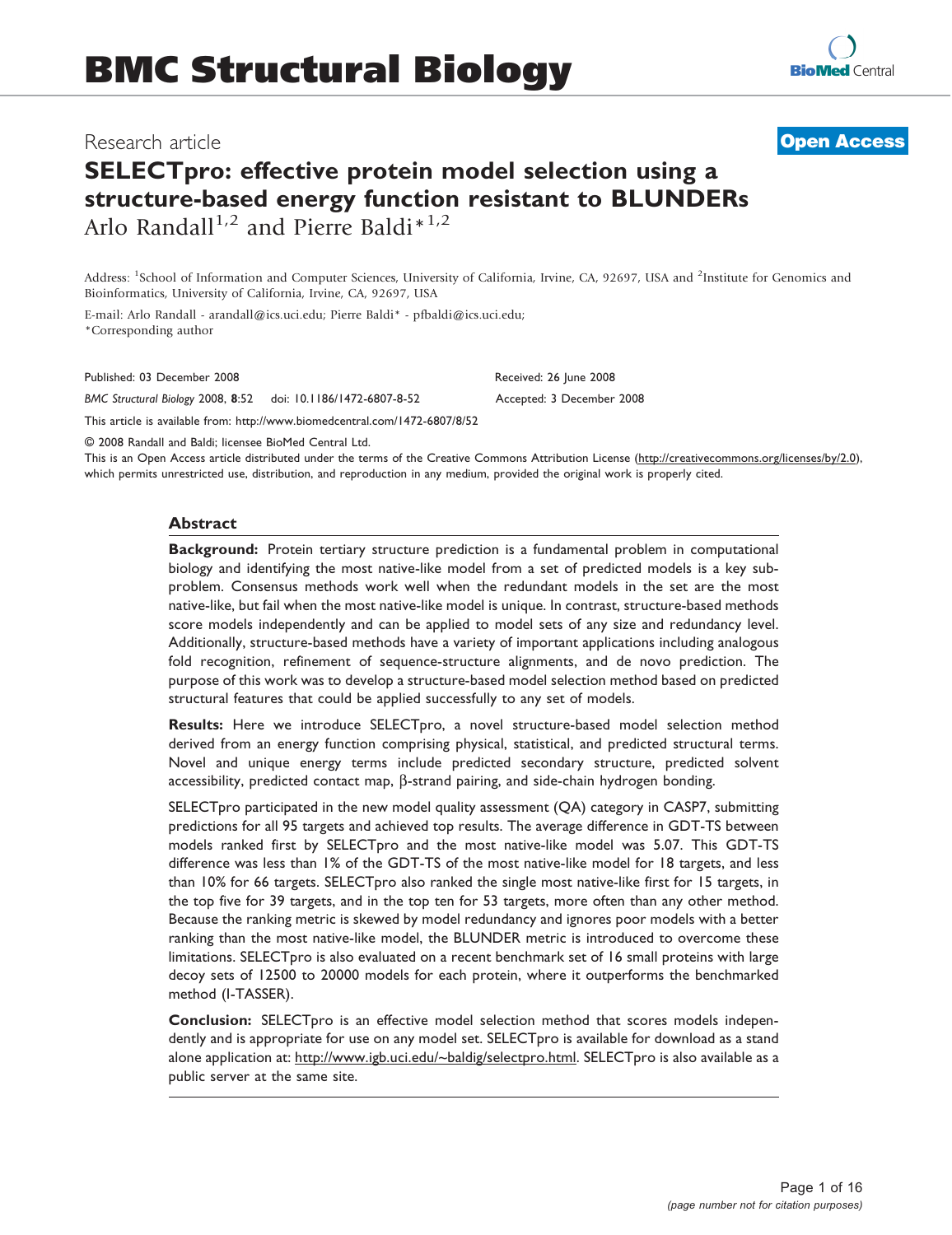### **Background**

Selecting the most native-like model from a set of possible models is a crucial task in protein structure prediction. A variety of Model Quality Assessment Programs (MQAPs) have been developed that assign numeric scores to models in a set, and then use the scores to rank the models and ultimately select a single model. MQAP methods can be divided roughly into three categories based on the type of information they use: evolutionary methods use sequence or profile similarity between target sequence and template, consensus methods use similarity between models, and structure-based methods use model coordinates [[1](#page-14-0)]. Each category of methods has inherent strengths and weaknesses.

Evolutionary methods can provide quality scores that have been shown to correlate with structural similarity to native [[2](#page-14-0)]. However, for lower confidence alignments the scores do not correlate well with structural similarity. Furthermore, identification of the best template and specific alignment can be difficult. In addition, models built from multiple templates or template-free methods cannot be scored appropriately by evolutionary methods alone.

Consensus methods take advantage of the observation that similar models produced by different predictors tend to be more accurate than those that are structural outliers. In practice, consensus methods outperform the methods they draw from, and they rarely pick a very poor model. The disadvantage, however, is that when the best model is a structural outlier it will be overlooked for lack of popularity [\[1\]](#page-14-0). Also, consensus methods are not appropriate for selecting from small sets of structurally diverse models, especially in the extreme case of a twomodel set.

While consensus methods depend on similarity between models, structure-based methods calculate scores on each model independently. For this reason, structurebased methods can be applied to model sets of any size and diversity, and will produce the same score for a model regardless of the other models in the set. Structure-based methods can also be used for templatefree modeling [\[3-6](#page-14-0)] and model refinement procedures [[7](#page-14-0), [8\]](#page-15-0). One weakness of high resolution structure-based methods, including protein free energy approximation functions [[9-12](#page-15-0)] and physics based approaches [[13, 14](#page-15-0)], is their sensitivity to local structural irregularities such as steric clashes and chain breaks, which can significantly bias scores on otherwise accurate models. Even slight differences in model backbones can produce significantly different scores [[15\]](#page-15-0). Lower resolution structurebased methods, such as statistical potentials [[6,](#page-14-0) [16, 17](#page-15-0)], are more robust to backbone variation, but are sensitive to extended low contact-order regions in the models.

Here we describe SELECTpro, a novel structure-based MQAP that combines high and low resolution energy terms into a model selection method that is effective on model sets of variable size, diversity, and target difficulty. Most of our assessment is calculated from the CASP7 model quality assessment category (QA) results published online [[18](#page-15-0)]. The QA category provides a framework for the unbiased evaluation of MQAPs on ensembles of models produced by diverse automated prediction methods.

### Results and discussion

We analyze the CASP7 quality assessment category predictions with a focus on the quality of the model ranked first by each predictor and the recovery of the most native-like model in the set. Only SetAll is used in the assessment of the quality of the model ranked first by each group (Table [1\)](#page-2-0). The results are very similar when using SetComplete (data not shown) because QA groups rarely rank an incomplete model first.

The assessment of the recovery of the most native-like model, is performed on both SetAll and SetComplete (Table [2](#page-3-0)) because the few cases where an incomplete model is the most native-like have a significant effect on the average recovery metrics of all QA groups. Incomplete and irregular models are especially challenging for structure-based methods. A comparison of the average Pearson Correlation on SetAll and SetComplete, highlights these issues (Table [3\)](#page-4-0). The frequency of recovering the most native-like model is calculated on SetComplete (Figure [1](#page-4-0)).

The utility of SELECTpro for selecting the best model from a small set is demonstrated by selecting from the five models submitted for each target by the top automated predictors. These small set selection results are calculated using SetAll (Figure [2\)](#page-4-0). SELECTpro is also evaluated on a recent benchmark set of 16 small proteins with large decoy sets of 12500 to 20000 models for each protein and compared to I-TASSER (Figure [3](#page-4-0)).

To make fair comparisons to groups participating on only a subset of targets, common subset comparisons between SELECTpro and each of these groups are included in Tables [1](#page-2-0) and [2.](#page-3-0) Only groups participating on at least half of the targets are included, and for groups with multiple submissions only the best one is shown. In the results tables any value that is better than SELECTpro is underlined.

For multiple domain targets, the sum of GDT-TS over all domains is used as the GDT-TS of the model. Since the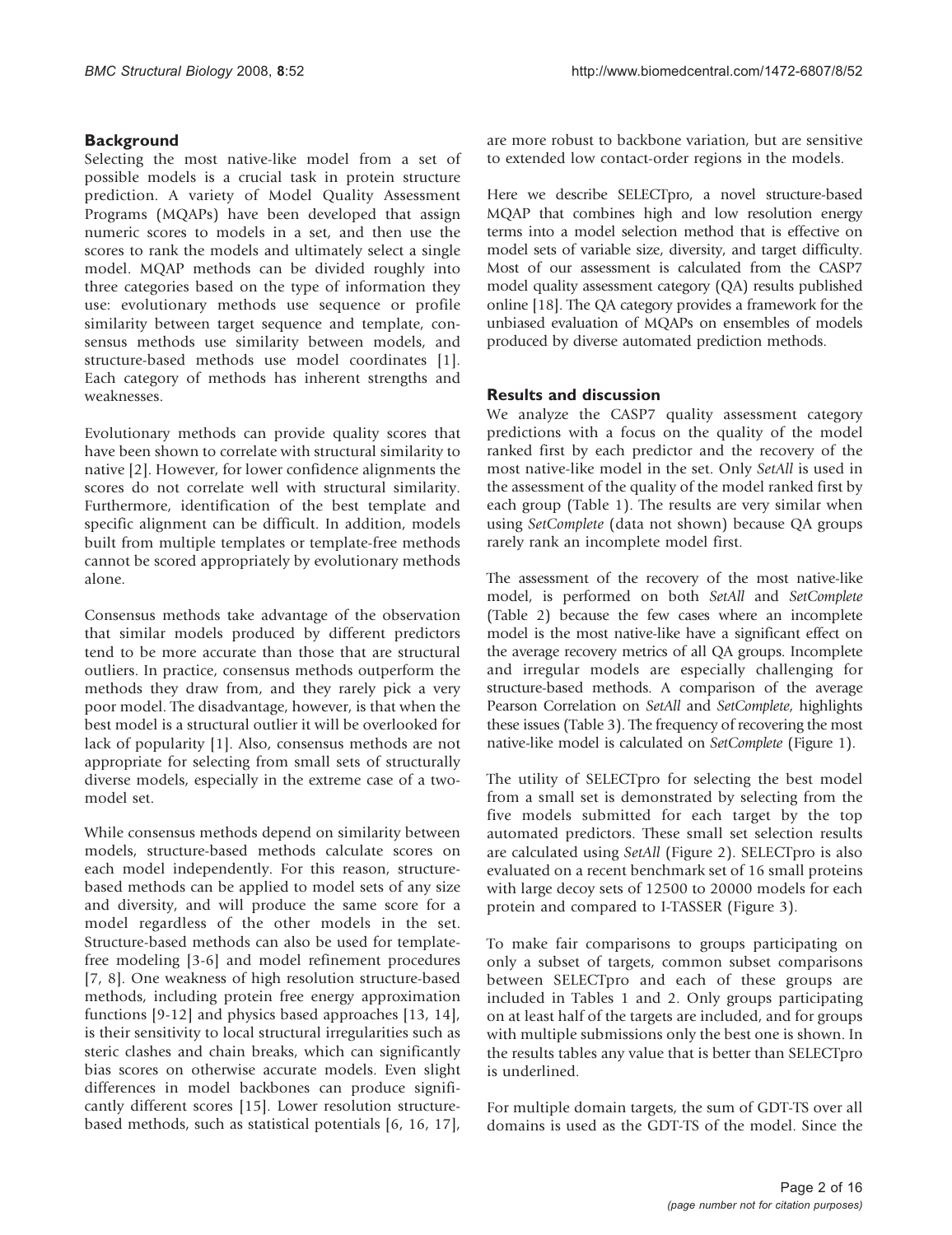http://www.biomedcentral.com/1472-6807/8/52

|                                     | Targets <sup>a</sup> | <b>Summary Results</b>    |                        |                                   |                               | <b>Common Subset Results</b> |                 |                                                    |                    |                |
|-------------------------------------|----------------------|---------------------------|------------------------|-----------------------------------|-------------------------------|------------------------------|-----------------|----------------------------------------------------|--------------------|----------------|
| Group                               |                      | $\triangle GDT_{QA1} = 0$ | $\Delta GDT_{QA1\%}<1$ | $\Delta$ GDT <sub>QA1%</sub> < 10 | $\overline{\Delta GDT_{QA1}}$ | $\Delta GDT_{QA1} = 0$       |                 | $\Delta GDT_{OA1\%}$ < 1 $\Delta GDT_{OA1\%}$ < 10 | $\Delta GDT_{QA1}$ | p-value        |
| $699 - 1$                           | 95 (124)             | 12                        | 18                     | 66                                | 5.07                          |                              |                 |                                                    |                    |                |
| $713$ <sup>-1</sup>                 | 95 (124)             |                           | П                      | 63                                | 5.44                          | 12                           | 18              | 66                                                 | 5.07               | 2.5E-01        |
| $634$ <sup><math>\vert</math></sup> | 95 (124)             |                           | 15                     | 53                                | 7.75                          | 12                           | 18              | 66                                                 | 5.07               | $1.6E-03$      |
| $704$ <sup><math>\vert</math></sup> | 95 (124)             |                           | 8                      | 49                                | 7.76                          | 12                           | 18              | 66                                                 | 5.07               | 3.5E-04        |
| $178$ <sup>-1</sup>                 | 95 (124)             | 8                         | 12                     | 59                                | 8.44                          | 12                           | 18              | 66                                                 | 5.07               | 3.0E-03        |
| $633$ <sup>-1</sup>                 | 95 (124)             |                           | 9                      | 52                                | 10.12                         | 12                           | 18              | 66                                                 | 5.07               | <b>I.8E-06</b> |
| $692 - 1$                           | 95 (124)             |                           |                        | 52                                | 10.16                         | 12                           | 18              | 66                                                 | 5.07               | $1.2E-06$      |
| $657$ <sup>-1</sup>                 | 95 (124)             |                           |                        | 40                                | 12.71                         | 12                           | 18              | 66                                                 | 5.07               | $1.8E-08$      |
| 691                                 | 95 (124)             |                           |                        | 24                                | 15.10                         | 12                           | 18              | 66                                                 | 5.07               | $2.2E-13$      |
| $091 - 1$                           | 94 (123)             |                           | 18                     | 61                                | 7.93                          | 12                           | 18              | 65                                                 | 5.10               | $2.1E-03$      |
| $026$                               | 94 (123)             |                           |                        | 40                                | 9.30                          | 12                           | 18              | 65                                                 | 5.10               | $1.2E-07$      |
| 338_5                               | 93 (122)             |                           |                        | 37                                | 15.10                         | 12                           | 18              | 65                                                 | 5.05               | $1.3E-09$      |
| $556$ <sup>-1</sup>                 | 93 (121)             | $\overline{10}$           | 15                     | 51                                | 6.83                          | 12                           | 18              | 64                                                 | 5.15               | I.8E-02        |
| $734$ <sup><math>\vert</math></sup> | 92 (120)             |                           |                        | 36                                | 16.16                         | 12                           | 18              | 64                                                 | 5.10               | $5.6E-11$      |
| $718$ <sup>-1</sup>                 | 92(119)              |                           |                        | 32                                | 14.04                         | п                            | 17              | 64                                                 | 5.19               | $1.6E-10$      |
| $717-1$                             | 87(112)              |                           |                        | 36                                | 10.15                         | $\overline{10}$              | 15              | 59                                                 | 5.31               | 4.3E-08        |
| $016$ <sup>-1</sup>                 | 86 (111)             |                           |                        | 49                                | 7.93                          | 10                           | 16              | 58                                                 | 5.26               | $I.4E-03$      |
| 038                                 | 85 (108)             |                           |                        | 60                                | 5.75                          | П                            | 16              | 58                                                 | 5.34               | $1.2E-01$      |
| $276$ <sup>-1</sup>                 | 80 (104)             |                           |                        | $\frac{1}{39}$                    | 8.94                          | п                            | 17              | 54                                                 | 5.21               | 7.7E-07        |
| $013$ <sup>-1</sup>                 | 78 (100)             |                           |                        | 41                                | 9.86                          | 10                           | 15              | 56                                                 | 4.87               | $2.0E-05$      |
| $703$ <sup>-1</sup>                 | 69 (86)              |                           |                        | 35                                | 8.74                          | 9                            | 15              | 45                                                 | 5.35               | $I.2E-04$      |
| 9                                   | 61(78)               |                           |                        | 32                                | 9.35                          |                              | 10              | 39                                                 | 6.04               | $2.3E-03$      |
| 066                                 | 55 (72)              |                           |                        | 4                                 | 23.19                         |                              | $\overline{10}$ | 45                                                 | 4.09               | $4.3E-10$      |

<span id="page-2-0"></span>Table 1: Quality of Model Ranked First ( $M_{QA1}$ ) Relative to Most Native-Like Model ( $M_{max}$ )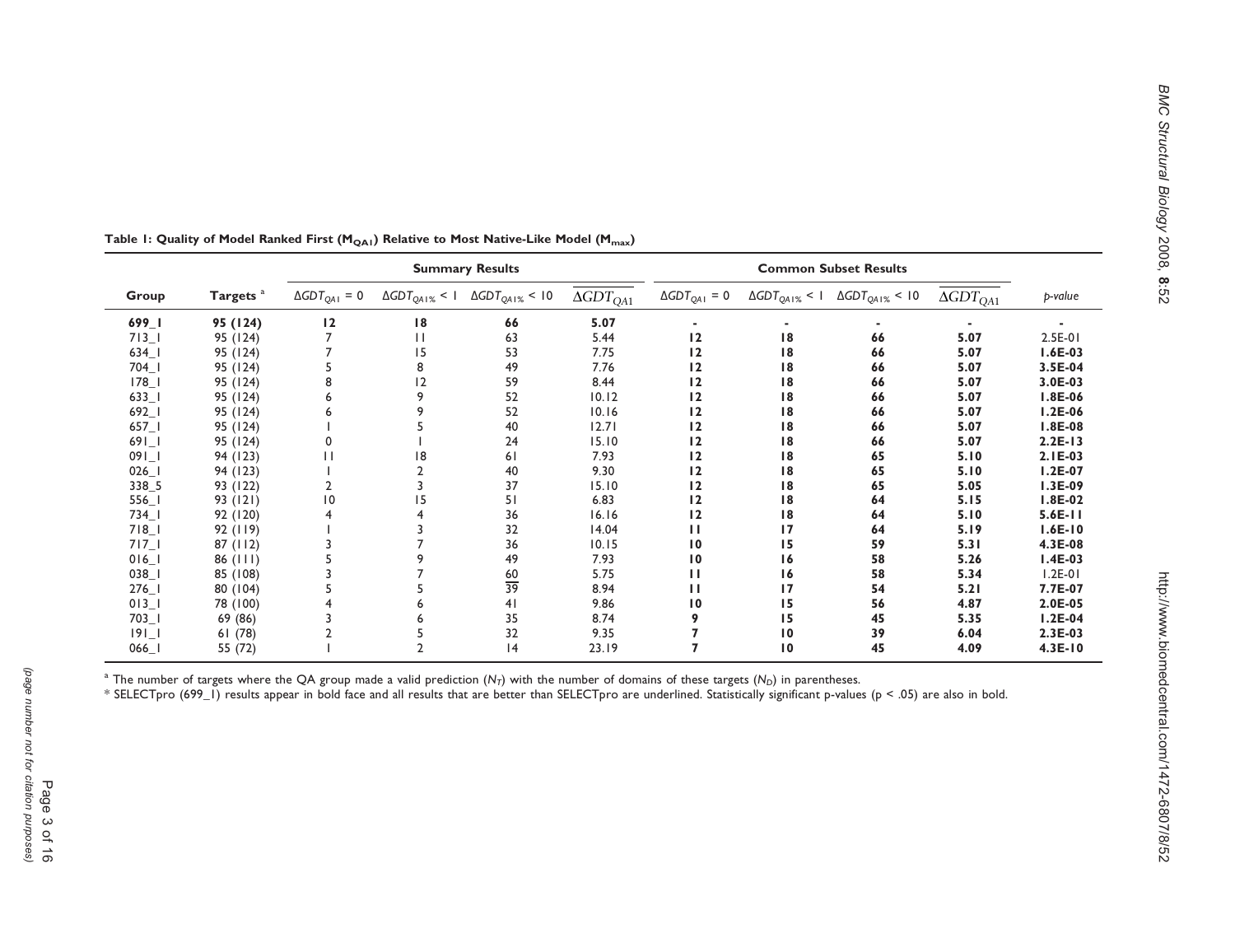|                                     |                      | <b>SetAll</b>          |                                   |                              |                                   |           |                                     |                          |      | <b>SetComplete</b>                |      |                                   |                |
|-------------------------------------|----------------------|------------------------|-----------------------------------|------------------------------|-----------------------------------|-----------|-------------------------------------|--------------------------|------|-----------------------------------|------|-----------------------------------|----------------|
|                                     |                      | <b>Summary Results</b> |                                   | <b>Common Subset Results</b> |                                   |           |                                     | <b>Summary Results s</b> |      | <b>Common Subset Results</b>      |      |                                   |                |
| Group                               | Targets <sup>a</sup> | rank                   | $\overline{\Delta GDT_{BLUNDER}}$ | rank                         | $\overline{\Delta GDT_{BLUNDER}}$ | b-value   | Group                               | <b>Targets</b>           | rank | $\overline{\Delta GDT_{BLUNDER}}$ | rank | $\overline{\Delta GDT_{BLUNDER}}$ | p-value        |
| 699_I <sup>b</sup>                  | 95 (124)             | 29.8                   | 11.8                              |                              |                                   |           | 699_I                               | 95 (124)                 | 17.8 | 10.4                              |      |                                   |                |
| $704$ <sup><math>\vert</math></sup> | 95 (124)             | 46.5                   | 17.8                              | 29.8                         | 11.8                              | $2.7E-06$ | $633$ <sup>-1</sup>                 | 95 (124)                 | 20.7 | 11.8                              | 17.8 | 10.4                              | 4.7E-02        |
| $178$ <sup>-1</sup>                 | 95 (124)             | 42.3                   | 19.6                              | 29.8                         | 11.8                              | 2.9E-04   | 634 l                               | 95 (124)                 | 29.5 | 12.7                              | 17.8 | 10.4                              | 5.7E-02        |
| $657$ <sup>-1</sup>                 | 95 (124)             | 78.5                   | 37.0                              | 29.8                         | 11.8                              | 3.9E-20   | $704$ <sup><math>\vert</math></sup> | 95 (124)                 | 24.1 | 13.1                              | 17.8 | 10.4                              | $I.IE-02$      |
| 634                                 | 94 (121)             | 52.0                   | 16.5                              | 29.2                         | 11.7                              | $1.3E-02$ | $178-1$                             | 95 (124)                 | 24.1 | 13.7                              | 17.8 | 10.4                              | 6.5E-03        |
| $091 - 1$                           | 94 (123)             | 27.2                   | 17.4                              | 29.3                         | 11.9                              | $2.2E-05$ | $657$ <sup>-1</sup>                 | 95 (124)                 | 53.5 | 32.0                              | 17.8 | 10.4                              | $8.6E-18$      |
| $633$                               | 94 (121)             | 39.0                   | 20.6                              | 29.2                         | 11.7                              | $1.3E-08$ | 713                                 | 94 (122)                 | 18.3 | 10.9                              | 17.9 | 10.4                              | 2.0E-01        |
| $026$                               | 94 (123)             | 55.9                   | 22.7                              | 29.4                         | 11.6                              | $3.2E-10$ | 692                                 | 94 (122)                 | 20.6 | 11.6                              | 17.7 | 10.3                              | 6.7E-02        |
| $556$                               | 93 (121)             | 33.8                   | 11.7                              | 29.0                         | 11.7                              | $\ast$    | $091 - 1$                           | 94 (123)                 | 16.8 | 12.3                              | 17.4 | 10.4                              | 2.4E-02        |
| $692 - 1$                           | 93 (119)             | 38.7                   | $\overline{20.6}$                 | 29.2                         | 11.6                              | $I.IE-08$ | $026$                               | 94 (123)                 | 37.3 | 18.3                              | 17.6 | 10.2                              | <b>I.5E-07</b> |
| $691 - 1$                           | 93 (120)             | 98.I                   | 28.6                              | 28.6                         | 11.7                              | $9.6E-19$ | 691                                 | 94 (123)                 | 54.4 | 22.2                              | 17.4 | 10.4                              | $2.4E-14$      |
| 338_2                               | 93 (122)             | 60.4                   | 30.2                              | 30.2                         | 11.9                              | $2.7E-15$ | $556$                               | 93 (121)                 | 21.2 | 10.3                              | 17.2 | 10.2                              | 4.9E-01        |
| $713$ <sup>-1</sup>                 | 92(116)              | 26.4                   | 12.8                              | 29.6                         | 11.8                              | 3.2E-01   | 338 2                               | 93 (122)                 | 28.2 | 16.8                              | 18.0 | 10.4                              | <b>I.5E-08</b> |
| $734$                               | 89(116)              | $\frac{1}{55.2}$       | 31.5                              | 29.3                         | 11.2                              | $1.6E-15$ | $734$                               | 88 (115)                 | 28.9 | 8.1                               | 17.3 | 9.6                               | 7.0E-09        |
| 718                                 | 83 (105)             | 81.6                   | 31.9                              | 30.5                         | 12.0                              | $1.6E-14$ | 718                                 | 83 (105)                 | 46.4 | 26.9                              | 17.6 | 10.4                              | $4.5E-13$      |
| $717-1$                             | 78 (98)              | 46.8                   | 22.8                              | 30.9                         | 12.0                              | 3.4E-09   | $717-1$                             | 78 (98)                  | 28.4 | 16.4                              | 17.6 | 10.3                              | 2.1E-05        |
| 013                                 | 78 (100)             | 60.1                   | 27.5                              | 30.2                         | 12.0                              | $1.5E-09$ | 013                                 | 78 (100)                 | 32.4 | 17.6                              | 18.5 | 10.3                              | 3.7E-06        |
| $276$                               | 78 (102)             | 52.9                   | 28.9                              | 29.6                         | 11.6                              | $3.3E-12$ | $276 - 1$                           | 78 (102)                 | 29.0 | 18.7                              | 17.5 | 10.2                              | 8.5E-10        |
| $038$                               | 70 (87)              | 25.9                   | 11.9                              | 27.6                         | 11.8                              | $4.6E-01$ | $038$                               | 74 (95)                  | 19.8 | 10.7                              | 17.4 | 10.4                              | 3.6E-01        |
| $703$ <sup>-1</sup>                 | 69 (86)              | 37.2                   | 20.6                              | 31.5                         | 11.9                              | 5.1E-07   | $703$ <sup>-1</sup>                 | 69 (86)                  | 20.6 | 14.5                              | 17.6 | 10.5                              | 4.7E-04        |
| 9                                   | 61(78)               | 45.5                   | 21.9                              | 26.2                         | 12.6                              | $1.0E-06$ | 9                                   | 61(78)                   | 27.6 | 15.2                              | 16.7 | 11.1                              | 2.8E-03        |
| $066$                               | 55 (72)              | 91.1                   | 54.6                              | 30.5                         | 10.5                              | 5.1E-24   | 066 l                               | 55 (72)                  | 48.0 | 46.5                              | 18.5 | 9.1                               | $1.8E-18$      |
| $016_l$                             | 53 (72)              | 30.9                   | 20.0                              | 31.2                         | 12.5                              | 2.0E-05   | $016$ <sup>-1</sup>                 | 53 (70)                  | 18.2 | 18.5                              | 17.8 | 11.0                              | $1.4E-05$      |

<span id="page-3-0"></span>Table 2: Recovery of Top GDT-TS Model  $(M_{max})$ 

 $^{\rm a}$  The number of targets where the QA predictor scored M<sub>max</sub> (N<sub>7</sub>) with the number of domains of these targets (N<sub>D</sub>) in parentheses.<br><sup>b</sup> In the CASP7 submission SELECTpro did not have a score for M<sub>max</sub> of target subset comparisons.

\* SELECTpro (699\_1) results appear in bold face and all results that are better than SELECTpro are underlined. Statistically significant p-values (p <sup>&</sup>lt; .05) are also in bold.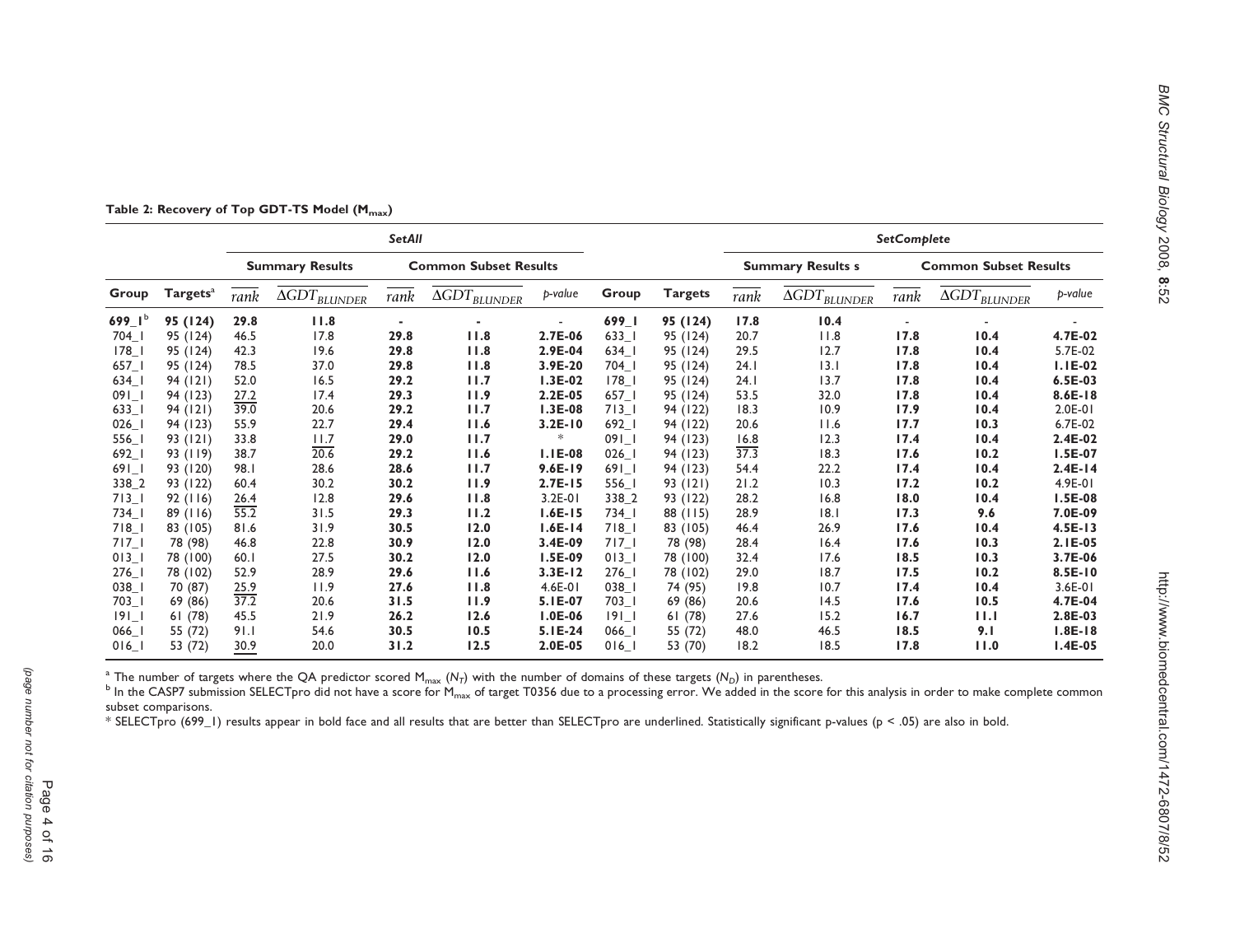| Group                       | <b>Targets</b> | SetAll $p_{\text{C}}$ | SetComplete $p_C$ | ∆PC      |  |
|-----------------------------|----------------|-----------------------|-------------------|----------|--|
| 634_1 (Pcons) $^{\rm a}$    | 95             | $0.8$   $\mid$        | 0.847             | 0.036    |  |
| 713_1 (Circle-QA) b         | 95             | 0.765                 | 0.823             | 0.058    |  |
| 633_1 (ProQ) $^{b}$         | 95             | 0.716                 | 0.781             | 0.064    |  |
| 699_I (SELECTpro) b         | 95             | 0.676                 | 0.763             | 0.087    |  |
| 556 $\vert$ (LEE) $\degree$ | 93             | 0.814                 | 0.792             | $-0.023$ |  |

<span id="page-4-0"></span>

| Table 3: Correlation of Selected Groups |  |  |
|-----------------------------------------|--|--|
|-----------------------------------------|--|--|

 $\overset{a}{\circ}$  Consensus method.<br>  $\overset{b}{\circ}$  Structure based method.

QA scores calculated as GDT-TS similarity to human predictor of LEE.



### Figure 1

Recovery of M<sub>max</sub> using SetComplete. (A) number of targets where  $M_{\text{max}}$  is ranked first (top of dark blue bar), in the top five (top of gray bar), and in the top ten (top of white bar). (B) number of targets where  $\Delta GDT_{BLUNDERS}$  is less than 10% (top of light blue bar) and less than 20% (top of purple bar). Only the first ten groups are shown in both graphs.



### Figure 2

Reranking models from top servers. Each server predictor submitted five models per target, with the highest confidence model ranked first. (A) the number of targets where each server's highest GDT-TS model is ranked first is shown with gray bars, and black bars when the models are reranked with SELECTpro. (B) shows the change in average GDT-TS for each group when SELECTpro is used to select model 1. P-values of paired t-tests are shown above the horizontal axis when SELECTpro demonstrates improved model selection and statistically significant improvements  $(p < .05)$  are in bold.



### Figure 3

Large Decoy Set Model Selection. Large decoy set model selection with SELECTpro on I-TASSER benchmark set. This set of 16 small proteins was used as one of the benchmark sets for evaluating the I-TASSER method [\[19](#page-15-0)]. The complete decoy sets can be downloaded from [[20](#page-15-0)]. Each protein has from 12500 to 20000 decoy models. For each protein different symbols are used to indicate the GDT-TS of  $M_{\text{max}}$  ( $\square$ ), SELECTpro's  $M_{\text{OAI}}$  ( $\times$ ), and I-TASSER's  $M_{\text{OAI}}$  ( $+$ ).

QA predictions correspond to the entire structures, it is impossible to fairly assess the domains independently.

To assess the significance of the summary statistics compared in Table [1](#page-2-0), Table [2,](#page-3-0) and Figure 2, we performed paired t-tests between SELECTpro each other group on common subsets of targets (or targets and models when appropriate). All p-values from the tests appear in the tables and figure, but only statistically significant p-values ( $p < .05$ ) are shown in bold.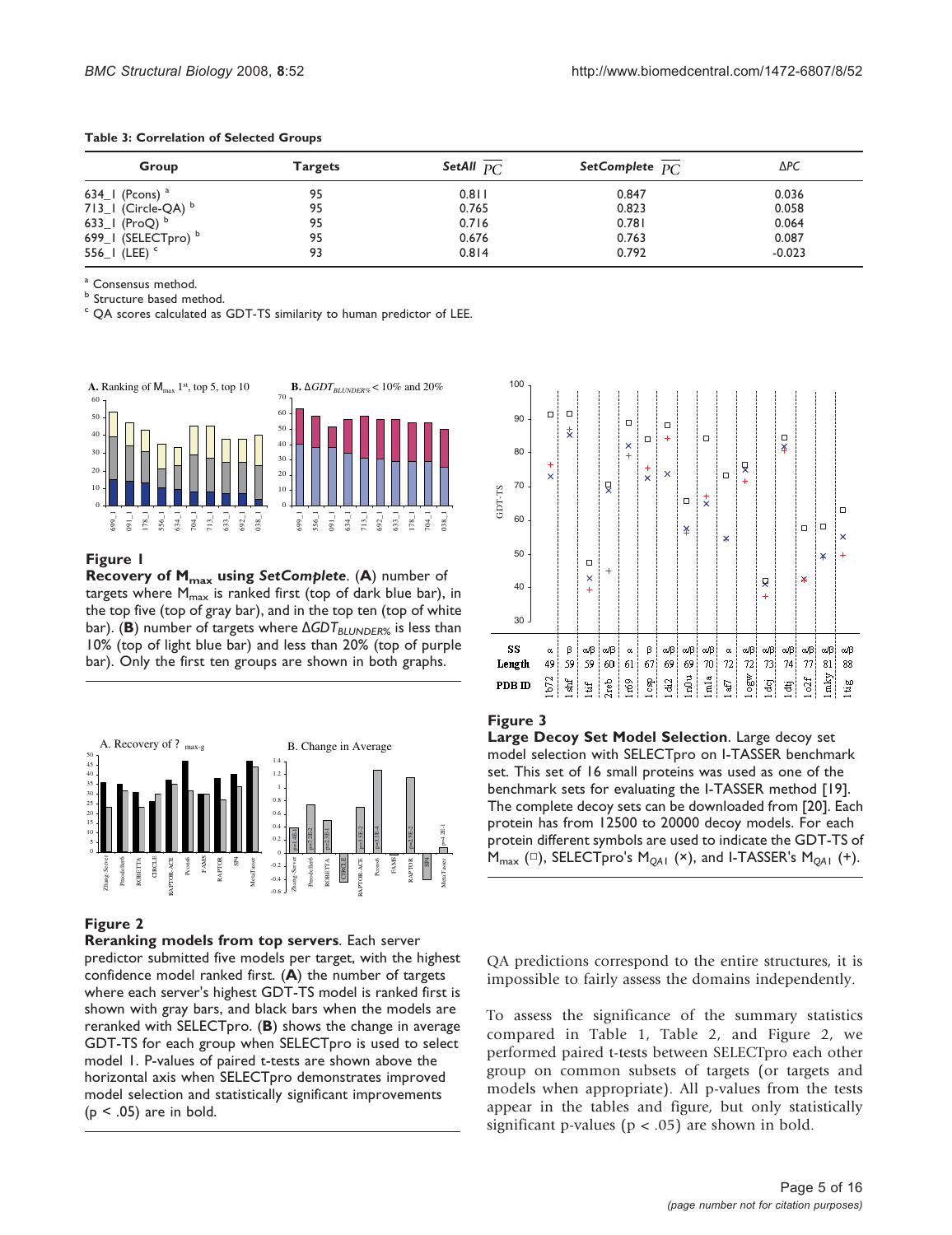The following notations are used throughout the results section:

•  $M_{\text{max}}$ : The model with the highest GDT-TS among all server models.

- $M<sub>OA1</sub>$ : The model with the highest QA score.
- $N_T$ : The number of targets a group made valid predictions on.
- $N_D$ : The number of domains a group made valid predictions on.

The recovery of  $M_{\text{max}}$  by a QA predictor can only be evaluated if  $M_{\text{max}}$ was scored by the predictor. In most cases QA predictors did not provide scores for all available server models, and frequently there is no score for  $M_{\text{max}}$ . For example, predictor 016\_1 (AMBER/PB) made submissions on 86 targets, but  $M_{\text{max}}$  is only scored for 53 of these targets – so only these targets ( $N_T$  = 53) can be evaluated for this predictor.

### Quality of Model Ranked First ( $M_{OAI}$ ) Relative to Most Native-Like Model ( $M_{max}$ )

In this section on the assessment of the model ranked first, and the corresponding Table [1,](#page-2-0) we use the following three metrics:

•  $\Delta GDT_{QA1}$  = GDT-TS( $M_{max}$ ) - GDT-TS( $M_{QA1}$ ) : The GDT-TS difference between  $M_{\text{max}}$  and  $M_{\text{O}}$  measures how much is lost by selecting  $M_{QA1}$  rather than  $M_{max}$  for a single target.

•  $\overline{\triangle$ *GDT*<sub>QA1</sub> = Σ $\triangle$ *GDT*<sub>QA1</sub>/N<sub>D</sub>: The average  $\triangle$ *GDT*<sub>QA1</sub> is a simple way of assessing the quality of  $M<sub>OA1</sub>$  over all targets.

•  $\Delta GDT_{QA1\%} = \Delta GDT_{QA1}/GDT-TS(M_{max})$ : The GDT-TS difference percentage allows for comparison across targets with different numbers of domains and difficulty levels.

The columns of Table [1](#page-2-0) are: (1) group number; (2) number of targets the group made predictions on; (3) number of targets such that  $\triangle GDT_{OA1} = 0$ ; (4) number of targets such that  $\Delta GDT_{QA1\%}$  < 1%; (5) number of targets such that  $\Delta GDT_{QA1\%}$  < 10%; and (6)  $\Delta GDT_{OA1}$ . The common subset results section has an additional column for the p-value of the paired t-test using  $\Delta GDT<sub>OA1</sub>$ . The rows are sorted first by the number of targets and then by  $\Delta GDT_{OA1}$ . Of the groups participating on all 95 targets, SELECTpro has the lowest average  $\Delta GDT_{QA1}$ , with a value of 5.07, followed closely by group 713\_1 (Circle-QA), with

a value of 5.44. Predictor 038\_1 (GeneSilico) has an average  $ΔGDT<sub>OA1</sub>$  of 5.75, with predictions on 85 targets. In common subset comparisons with these two groups SELECTpro is not significantly better, with p-values of .25 and .12 respectively. In common subset comparisons with all remaining groups SELECTpro is significantly better.

Another way to assess the quality of  $M<sub>QA1</sub>$  over many targets is to count the number of targets such that  $M<sub>O41</sub>$ is the best model, or nearly the best, in the set. A method that performs very well on most targets, but very poorly on a few, would still be recognized by this criteria. SELECTpro recovers the best model for 12 targets, selects a model with  $\Delta GDT_{OA1\%}$  < 1% for 18 targets, and selects a model with  $\Delta GDT_{QA1\%}$  < 10% for 66 targets. Group 091\_1 (Ma-OPUS) also performs well, with 11, 18, and 61 targets in the respective categories. Only the 60 targets with  $\Delta GDT_{OA1\%}$  < 10% of predictor 038\_1 (GeneSilico) on its 85 target subset are better than SELECTpro in common subset comparison (58 for SELECTpro).

### The BLUNDER Measure Recovery of  $M_{max}$

How well does a QA predictor recover  $M_{\text{max}}$ ? The traditional metric to assess  $M_{\text{max}}$  recovery is the *rank* of  $M_{\text{max}}$  and the average *rank* over many targets ( $\overline{rank}$ ). While rank captures some important information, it ignores the redundancy of models and the quality of models ranked better than Mmax. Consider the following hypothetical situation: group A ranks  $M_{\text{max}}$  10<sup>th</sup> and all nine models ranked above it are redundant with ΔGDT of ~2.0, group B ranks  $M_{\text{max}}$  5<sup>th</sup> and the four models ranked above it are diverse with a ΔGDT between 10.0 and 20.0. Which group has done a better job of recovering  $M_{\text{max}}$ ? In this example, the rank metric favors group B, although group A ranks only a single redundant model above  $M_{\text{max}}$ . In addition, the models ranked better than  $M_{\text{max}}$  by group A have only slightly lower GDT-TS than  $M_{\text{max}}$ , while the models ranked better than  $M_{\text{max}}$  by group  $B$  are significantly worse than  $M_{\text{max}}$ . To address these weaknesses of the rank metric, we introduce the BLUNDER metric, which focuses on the worst model ranked better than  $M_{\text{max}}$ (the most embarrassing blunder). This measure is not affected by model redundancy and measures the quality of models ranked above  $M_{\text{max}}$ . The BLUNDER metric is defined using the following notation, and used in the assessment of the recovery of  $M_{\text{max}}$  and the corresponding Table [2](#page-3-0) and Figure [1](#page-4-0):

 $\bullet$  M<sub>BLUNDER</sub>: The model with the minimum GDT-TS among models ranked better than  $M_{\text{max}}$ .

 $\bullet$   $\Delta GDT_{BLUNDER}$  = GDT-TS( $M_{max}$ ) - GDT-TS( $M_{BLUNDER}$ ) : The GDT-TS difference between  $M_{\text{max}}$  and  $M_{\text{BLUNDER}}$ measures the size of the worst blunder.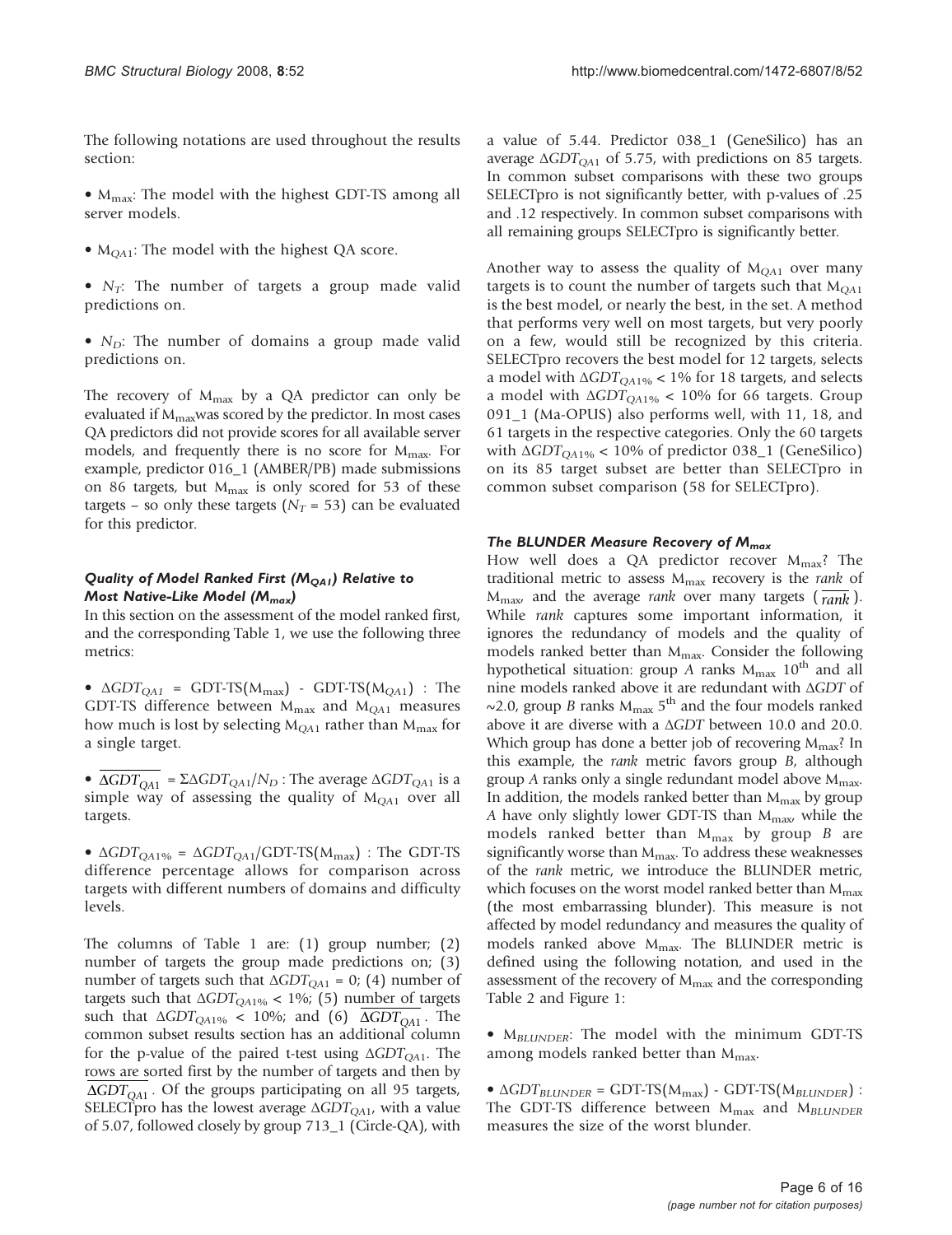•  $\Delta GDT_{BLUNDER}$  =  $\Sigma \Delta GDT_{BLUNDER}/N_D$  : The average  $\Delta GDT_{BLUNDER}$  measures how well a method robustly recovers  $M_{\text{max}}$  over many targets.

•  $\Delta GDT_{BLUNDER\%} = \Delta GDT_{BLUNDER}/GDT-TS(M_{max})$ : The  $\Delta GDT_{BLUNDER}$  percentage allows for comparison across targets with different numbers of domains and difficulty levels.

Figure [1](#page-4-0) contains graphs of the frequency of recovering  $M_{\text{max}}$  using the rank (A) and  $\Delta GDT_{\text{BLUNDER}\%}$  (B) measures on SetComplete. SELECTpro ranks  $M_{\text{max}}$  first for 15 targets, in the top five for 39 targets, and in the top ten for 53 targets. SELECTpro's  $\Delta GDT_{BLUNDER\%}$  values are less than 10% of GDT-TS( $M_{\text{max}}$ ) for 40 targets and less than 20% for 63 targets. These results are best among all QA participants. The average  $M_{\text{max}}$  recovery results are summarized in Table [2](#page-3-0). The results columns are (1) average rank  $(\overline{rank})$  and (2) average  $\Delta GDT_{BLUNDER}$ ( $\overline{\triangle GDT_{BLUNDER}}$ ) on *SetAll* and *SetComplete*. The common subset results section also includes a column for the pvalue of a paired t-test using  $\Delta GDT_{BLUNDER}$  (p-value). Rows are sorted separately for each dataset by  $N_T$  first and then  $\overline{\triangle GDT_{BLUNDER}}$ . On SetComplete SELECTpro has a  $\Delta GDT_{BLUNDER}$  of 10.4. In common subset comparisons one group has a lower *rank* : group 091\_1 (Ma-OPUS) with *rank* of 16.8 on 94 targets compared to 17.4 for SELECTpro. On SetAll SELECTpro did not submit a score for M<sub>max</sub> of target T0356 (HHpred2\_TS1) due to a processing error. In order to make complete common subset comparisons when possible we added in the SELECTpro score for HHpred2\_TS1. SELECTpro ranks it  $86^{th}$  and  $\Delta GDT_{BLUNDER}$  = 50.0. Both results are significantly worse than the SELECTpro averages.

### Pearson Correlation for Individual Proteins

The assessor evaluation of the quality assessment category [[18\]](#page-15-0) focused on the Pearson Correlation between the QA scores and GDT-TS. Here we use the Pearson Correlation only to highlight some of the difficulties for structure-based methods in dealing with incomplete models, as well as basic non-protein like structural features. Approximately half of the models in SetAll are incomplete, with backbone coordinates missing for one or more residues.

Incomplete models present a challenge to SELECTpro and other structure-based methods because the scores for each model are only comparable when calculated on coordinates for the same set of residues. Another issue is that some complete models have severe chain-breaks, severe steric clashes, or significant portions modeled only as extended chains. These local problems can overwhelm the energy of what may otherwise be a good model. Consensus methods do not suffer from these local structure problems. Given this rationale, one would expect structure-based methods to see the most improvement in terms of average Pearson Correlation on SetComplete relative to SetAll. Table [3](#page-4-0) shows the average Pearson Correlation of five selected groups. Predictors 713\_1 (Circle-QA), 633\_1 (ProQ), and SELECTpro are structure-based MQAPs, while 634\_1 (Pcons) is a consensus method and 556\_1 (LEE) scored structures based on the GDT-TS similarity to their human Model 1 CASP7 prediction [[18](#page-15-0)]. As expected, the structurebased MQAPs improve more than the structural similaritybased methods. The even greater increase in Pearson Correlation for SELECTpro can be accounted for by the failure to generate appropriate complete models for some of the incomplete models resulting in QA scores calculated on extended chains.

### Reranking Top Server Group Models

Predictors in CASP may submit up to five models, but CASP evaluation focuses on the model designated as Model 1. Clearly, the selection of Model 1 is critical in the CASP setting and for protein structure prediction in general. Figure [2](#page-4-0) contains the results when SELECTpro is used to rerank the five models submitted by each of the top ten servers from CASP7, compared to each server's results. In the following assessment  $M_{\text{max-g}}$  is the model with the highest GDT-TS of the five models submitted by a server. Figure [2](#page-4-0) (A) shows that SELECTpro recovers Mmax-g more frequently than 8 of the top 10 server groups; in addition, when SELECTpro is used to select Model 1 the average GDT-TS increases for 7 of 10 sever groups; however, the increase is only statistically significant for 3 groups. SELECTpro improves using both criteria for the top 3 server groups (Zhang-Server, Pmodeller6, and ROBETTA). These results highlight the utility of SELECTpro for the task of model selection. The comparisons made here are fair because structure-based methods can be applied in the server setting to any number of models.

### Large Decoy Set Model Selection

Here we analyze SELECTpro's model selection capability on the large decoy sets for 16 small proteins from a recent I-TASSER benchmark set [[19\]](#page-15-0). The I-TASSER prediction method generates 12500 to 20000 different backbone conformations. The complete decoy sets can be downloaded from [[20](#page-15-0)]. The consensus method SPICKER [[21\]](#page-15-0) is used to cluster the models and a centroid model is built from the first cluster. A second round of simulation resolves the steric clashes in the centroid model and results in the final predicted model. The centroid model and final model are not part of the decoy set. In order to make a fair model selection comparison the decoy model closest to the centroid is used as I-TASSER's  $M_{OA1}$ .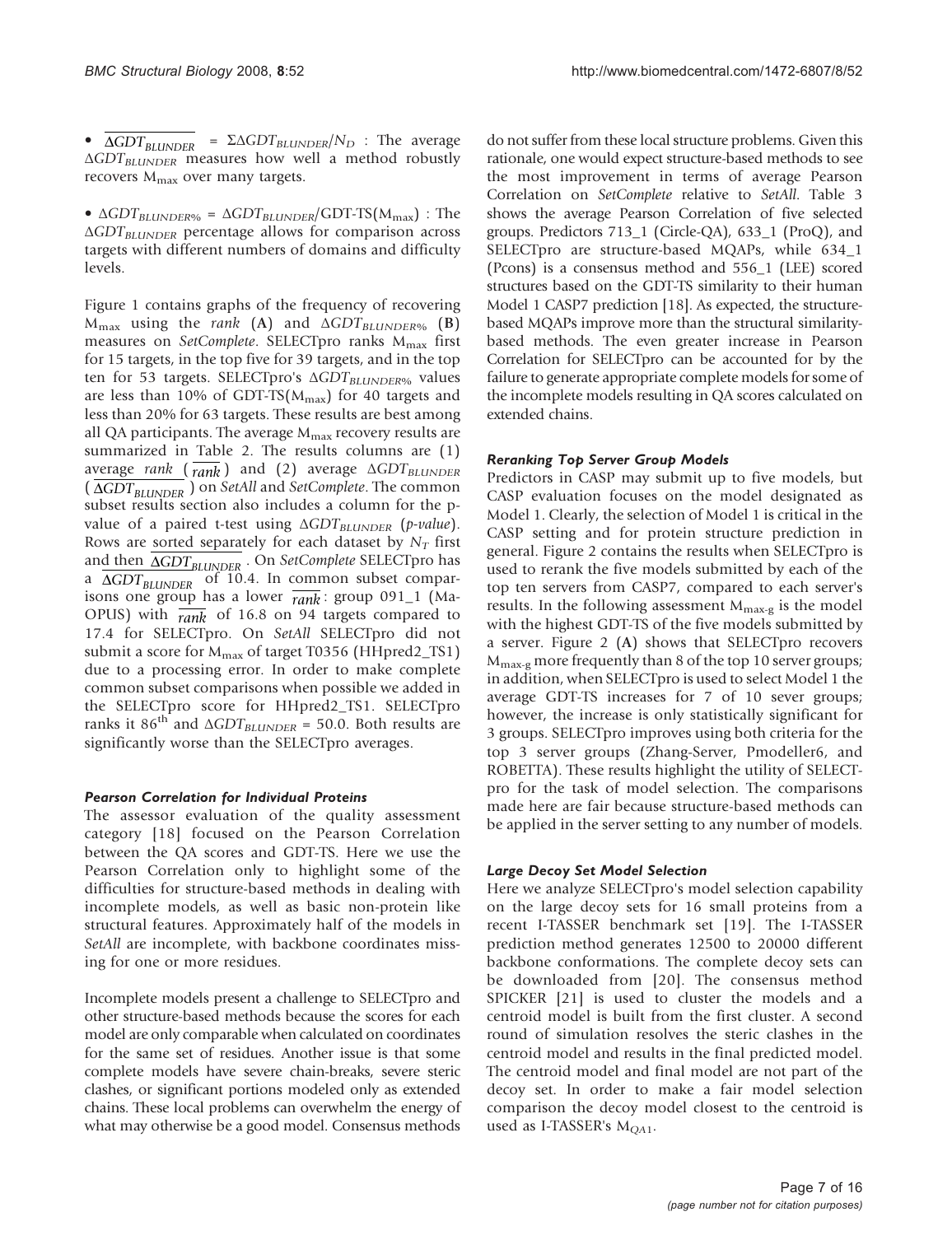On the benchmark set SELECTpro has an average GDT-TS of 63.7, while I-TASSER has an average GDT-TS of 62.1. SELECTpro's average  $\triangle GDT_{QA1}$  is 9.2 and I-TASSER's  $\triangle GDT_{QA1}$  is 10.7. Figure [3](#page-4-0) displays the GDT-TS results for the individual proteins in the benchmark set. Different symbols are used to indicate the GDT-TS of  $M_{\text{max}}$  ( $\Box$ ), the GDT-TS of SELECTpro's  $M_{\text{OA1}}$  ( $\times$ ), and the GDT-TS of I-TASSER's  $M_{QA1}$  (+) for each protein. A paired t-test of the hypothesis that SELECTpro and I-TASSER's mean performance are equal produces a pvalue of .19, which is not statistically significant, but does give some evidence that SELECTpro can select a very good model from a large set of decoys at least well as an established method that utilizes consensus methods.

### Conclusion

A MQAP that can select the most native-like model from a set of possibilities has a variety of applications in protein structure prediction. The new quality assessment category introduced in CASP7 allows for the unbiased assessment of MQAPs on the models produced by automated predictors. This category allows researchers to focus on the model scoring aspect of protein structure prediction.

The results presented in this work demonstrate that SELECTpro, a structure-based model selection method, consistently selects one of the best models from the large diverse sets of models produced by automated predictors, across all levels of target difficulty. On these large diverse sets of models, SELECTpro also recovers the single most native-like model well compared to other methods. On the small sets of five models submitted for each target by the top automated predictors, in most cases SELECTpro selects better models than the predictors themselves.

Since SELECTpro and other structure-based methods score models independently, they can be incorporated into the model selection pipelines of individual protein structure prediction servers. For this reason, it may help predictors if the CASP organizers distinguished methods that score models independently from those that do not.

Consensus and structure-based methods can be combined to achieve improved results. For example, the metaserver method Pmodeller [\[22\]](#page-15-0) combines consensus (Pcons [[23\]](#page-15-0)) and structure-based methods (ProQ [[24\]](#page-15-0)) to predict protein structures more accurately than either method in isolation. The assessment of the QA category by CASP assessors recognized the consensus method Pcons (group 634\_1) for the high Pearson Correlation between their scores and model GDT-TS on most targets [[18\]](#page-15-0). In their own assessment the authors of Pcons recognized that while consensus methods perform well in

most cases, "when most of the models are incorrect and the few correct models are outliers a consensus based approach cannot be expected to make an optimal choice." [[1](#page-14-0)] For instance, they identified three particular targets in CASP7 where their consensus method failed: T0283, T0350, and T0351 [[1\]](#page-14-0). The Pcons average  $\Delta GDT_{OA1}$  on these three targets is 30.8. The same research group's structure-based method ProQ (group 633\_1) has an average  $\Delta GDT_{OA1}$  of 17.2. In contrast, on these three targets SELECTpro has an average  $\Delta GDT_{QA1}$  of only 7.1. This example highlights the potential of combining SELECTpro with existing model selection methods.

SELECTpro has been made publicly available as a server, where users may submit from 2 to 100 models for evaluation. In addition to the global confidence scores, the scores of individual energy terms are also returned to the user by email for each model submitted. SELECTpro is one of several protein structure tools in the SCRATCH suite of predictors [[25](#page-15-0)], and is available through: [http://](http://www.igb.uci.edu/~baldig/selectpro.html) [www.igb.uci.edu/~baldig/selectpro.html.](http://www.igb.uci.edu/~baldig/selectpro.html)

## Methods

### **Datasets**

All of the comparative analysis in this work is performed on the server models and quality assessment predictions submitted in the CASP7 [[26](#page-15-0)] experiment. The CASP QA experiment is particularly relevant for the evaluation of model selection methods for several reasons: (1) the QA predictors were blind to the true structures at the time of prediction making it impossible for methods to be tuned to improve results; (2) the set of proteins is diverse: the 95 targets range in size from 68 to 530 amino acids, come from a variety of organisms, and span the full range of prediction difficulty; (3) each target has more than 200 predicted models that contain the types of errors that occur in automated structure prediction; (4) the protein set is not selected by any of the participating QA groups; (5) the models are scored by a variety of methods and the results are publicly available. We perform analysis on the set of all models (SetAll) and a subset of models (SetComplete) that are complete and free of gross structural irregularities, as described below. All of the ABIpro models and some of the 3Dpro models were optimized using the exact energy function of SELECTpro. These models are removed because of the obvious bias towards these models. In recent CASP experiments the GDT-TS [[27](#page-15-0)] has been used as the primary automatic structural similarity measure. The published GDT-TS values from the CASP7 website are the only structural similarity measure used in this work.

### SetAll

The SetAll dataset consists of the server models with a GDT-TS value published on the CASP7 website, a total of 23,423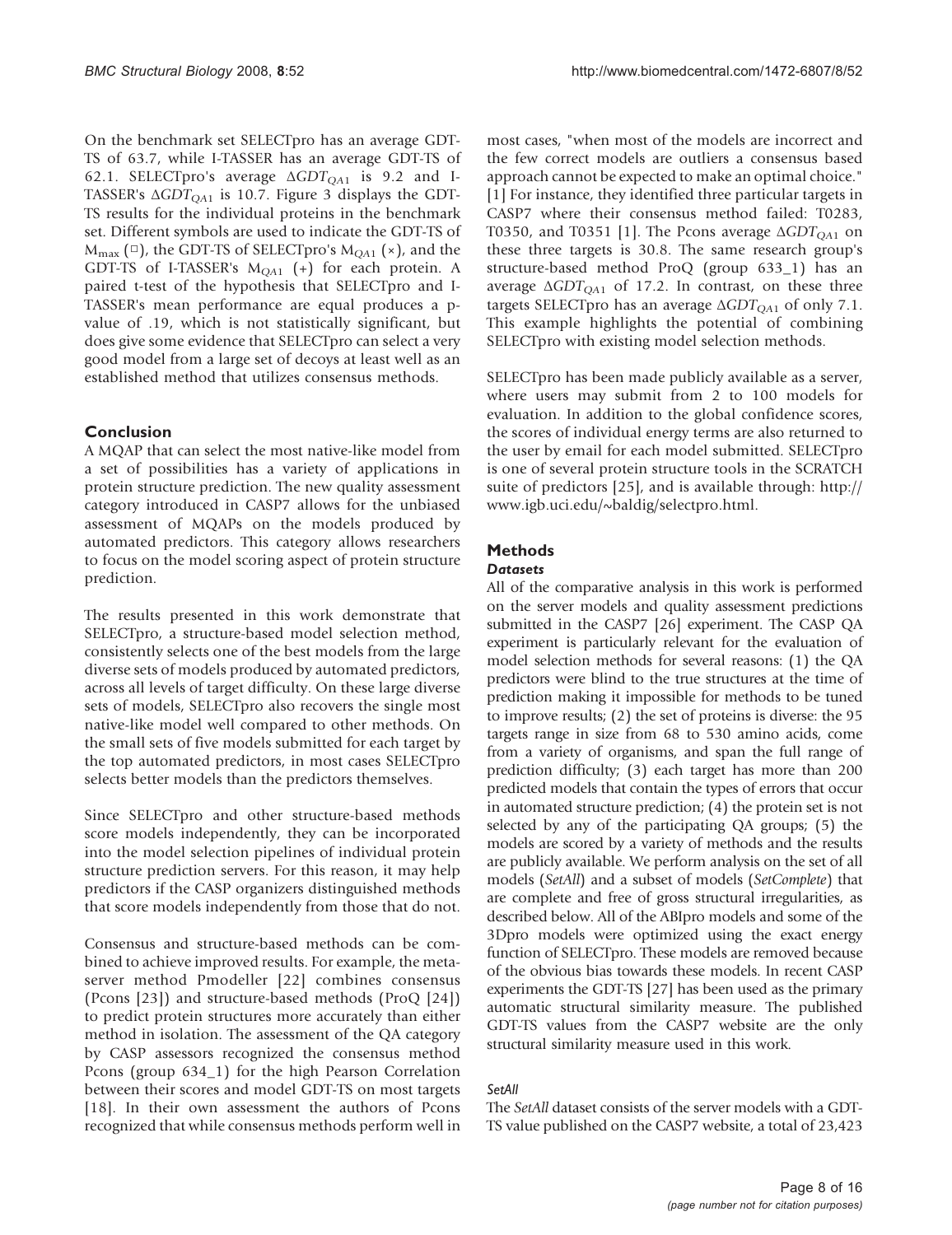

#### Figure 4

SetAll versus SetComplete. Plots of SELECTpro scores versus GDT-TS scores for T0305 models from SetAll (A) and SetComplete (B). The Pearson correlation is .641 for SetAll and .996 for SetComplete. This large difference is mainly due to the extended chain models (circled in plot A) scored by SELECTpro due to an error in our use of Modeller to generate complete models from incomplete ones.

models. To calculate a score on a protein model SELECTpro requires the backbone coordinates (N,  $C_{\alpha}$ , C) for all model residues as input. A total of 8,812 models in SetAll have only a  $C_{\alpha}$  trace or have no coordinates for one or more residues. Modeller8v1 [\[28-30](#page-15-0)] was used to generate complete models from the incomplete ones, and then the complete models were scored by SELECTpro. In most cases the complete models were built appropriately from the incomplete models; however, in some cases the final model was a fully extended chain due to an error in our application of Modeller. We failed to identify this problem until after the completion of the CASP7 competition. The SELECTpro scores versus GDT-TS scores for all models of target T0305 are displayed in plot A of Figure 4. The circled outliers with very low confidence scores and high GDT-TS scores are models that were incomplete and the complete models generated by Modeller were fully extended chains. The Pearson correlation on the set of all models for T0305 is .641. The SELECTpro scores versus GDT-TS scores for complete models only are displayed in plot B of Figure 4, and the Pearson correlation is .966.

#### **SetComplete**

The scores produced by SELECTpro are comparable on complete models of the same sequence. There is no standard for the handling of incomplete models and we assume that participating groups took a variety of approaches. Using only complete models ensures that the MQAP scores are calculated from the same coordinates. Thus, the models retained in SetComplete are screened first for completeness. Models missing backbone coordinates for one or more residues are removed. This leaves 14,611 models.

Structure-based MQAPs are susceptible to local structural irregularities in models, and will tend to score such models poorly. This is why methods developed to select near-native models from sets of decoys remove such

models from consideration [\[31](#page-15-0)]. We apply additional filters (described below) for  $C_{\alpha}$ -C<sub> $\alpha$ </sub> clashes,  $C_{\alpha}$ -C<sub> $\alpha$ </sub> chain breaks, and expanded termini to remove an additional 1,217 models leaving 13,494 more plausible models in SetComplete.

The  $C_{\alpha}$ - $C_{\alpha}$  clash model filter enforces a squared difference penalty for  $C_{\alpha}$ - $C_{\alpha}$  distances less than 3.6 Å. The distance between the  $C_{\alpha}$  atoms of residue *i* and *j* is denoted by  $r_{i,C\alpha,i,C\alpha}$  and N is the protein length. The constant 13.52 in the threshold below corresponds to two severe clashes where  $r_{i, \text{C}\alpha, j, \text{C}\alpha} = 1.0 \text{ Å}$ . Models with a sum of squared differences greater than 13.52 per 100 residues are filtered out.

$$
\sum_{i>j} \max\left\{0, 3.6 - r_{i,C_\alpha,j,C_\alpha}\right\}^2 > 13.52(N/100)
$$

The  $C_{\alpha}$ -C<sub> $\alpha$ </sub> chain break model filter enforces a squared difference penalty for  $r_{i,C\alpha,i+1,C\alpha}$  distances greater than 4.0 Å. The constant  $16.0$  in the threshold below corresponds to a single chain break where  $r_{i,Ca,i+1,Ca}$  = 8.0 Å. Models with a sum of squared differences greater than 16.0 per 100 residues are filtered out.

$$
\sum_{i} \max \left\{ 0, r_{i,C_{\alpha},i+1,C_{\alpha}} - 4.0 \right\}^{2} > 16.0(N/100)
$$

The expanded termini filter removes models where a large portion of the structure is modeled as expanded chain with no non-local interactions. The screening procedure is: scan from the N-terminus until three consecutive residues have a contact number of at least 10, and repeat from the C-terminus. The contact number of a residue is defined here as the number of other  $C_{\beta}$ atoms within 10 Å of the residue's  $C_\beta$  [\[3\]](#page-14-0). If the sum of low contact number termini residues is at least 20% of N, the model is filtered out.

#### Model Representations

#### Reduced representation

In the reduced representation the heavy backbone atoms, carbonyl oxygen, amide hydrogen (N,  $C_{\alpha}$ , C, O, H), and  $C_{\beta}$  are represented explicitly. For glycine residues a pseudo  $C_{\beta}$  is calculated. The side-chain atoms are represented by a single united point (centroid) [[32,](#page-15-0) [33](#page-15-0)]. The centroid is calculated as the mean of the position of the heavy side-chain atoms. For glycine and alanine the centroid  $(CT)$  is set to the  $C_\beta$  atom. Only the heavy backbone atoms (N,  $C_{\alpha}$ , C) are used as input to SELECTpro and the positions of additional atoms and centroids are calculated from these.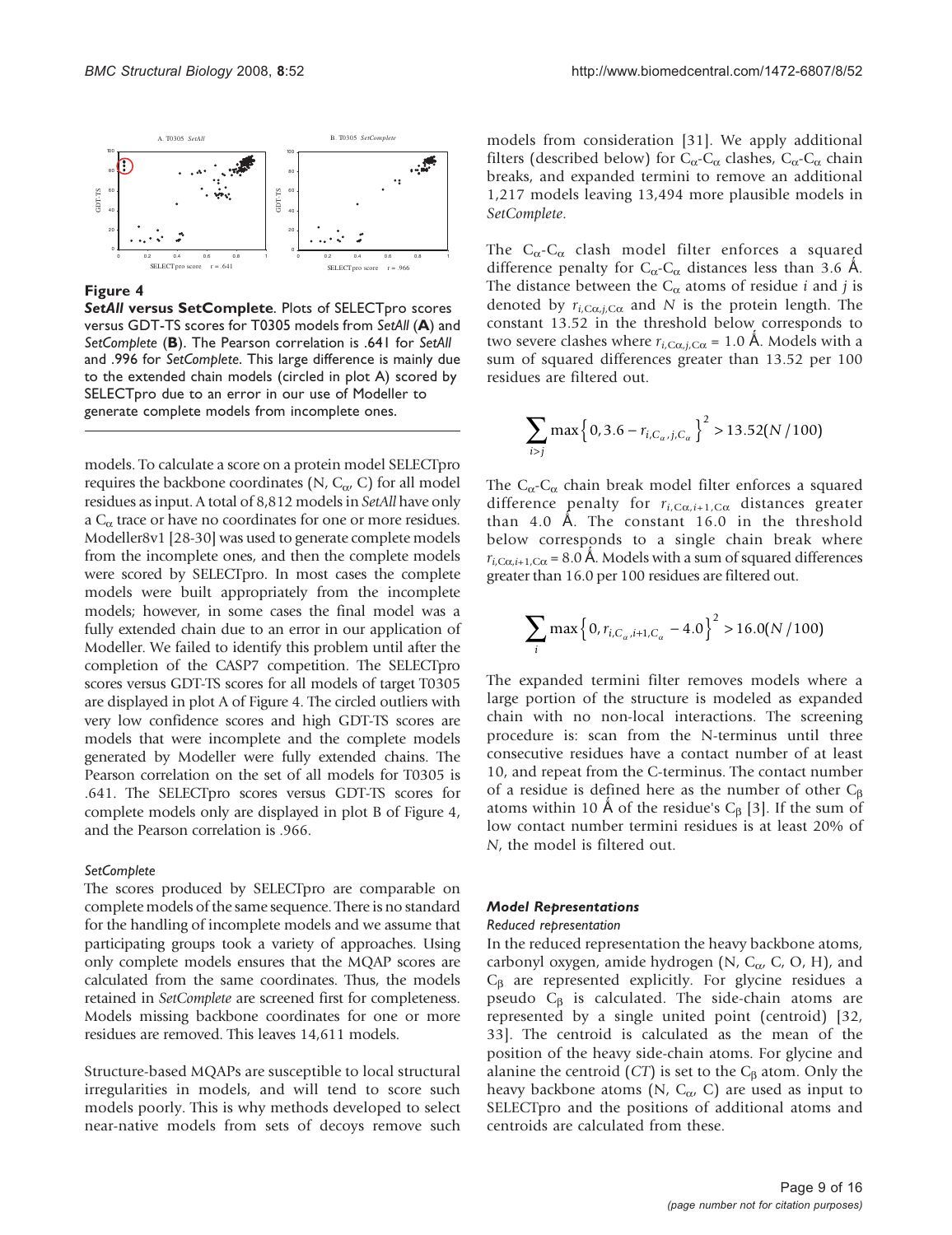### All heavy-atom representation

In the all heavy-atom representation the centroid is removed and the heavy side chain atoms are represented explicitly. The side-chains are initially placed onto the backbone of the reduced representation in their most likely conformation according to the SCWRL backbonedependent rotamer library [\[34](#page-15-0)]. The side-chain placements are then optimized using the SELECTpro all-atom energy terms (described below) in conjunction with the rotamer library.

### Energy Functions Overview

 $E_{REDUCED}$  is the combined energy calculated from the reduced representation.  $E_{REDUCED}$  is a linear combination of predicted ( $E_{PRED-SS}$ ,  $E_{PRED-SA}$ ,  $E_{PRED-CM}$ ), physical  $(E_{VDW-REP})$ , and statistical  $(E_{CT-REP}, E_{STAT-ENV}, E_{STAT-PW-}$  $_{CI}$ ,  $E_{STAT-PW-CD}$ ,  $E_{ROG}$ ) terms:

 $E_{REDUCED} = w_1 E_{PRED-SS} + w_2 E_{PRED-SA} + w_3 E_{PRED-CM} +$  $w_4E_{BETA}$  +  $w_5E_{VDW-REP}$  +  $w_6E_{CT-REP}$  +  $w_7E_{STAT-ENV}$  +  $w_8E_{STAT-PW-CI} + w_9E_{STAT-PW-CD} + w_{10}E_{ROC}$ 

 $E_{ALL-ATOM}$  consists of the energy terms that depend on the all heavy-atom representation.  $E_{ALL\text{-}ATOM}$  is a linear combination of the following physical terms:

 $E_{ALL-ATOM} = w_{11}E_{SC-HB} + w_{12}E_{LEN-JONES} + w_{13}E_{SOLVATION} +$  $w_{14}E_{ELECTRO}$ 

 $E_{\text{FINAL}}$  is the sum of  $E_{\text{REDUCED}}$  and  $E_{ALL\text{-}ATOM}$ , and is used for the final scoring of models by SELECTpro. The individual energy terms are outlined briefly below and the detailed description of the novel terms follow in the remainder of this section. Underlined terms are adapted from previously described energy terms their details are included in the Appendix.

### Parameter Weights

The parameter weights were determined by repeatedly varying individual weights and maximizing the sum of the GDT-TS of the lowest  $E_{FINAL}$  models on a training set built from CASP6 protein domains. For each CASP6 protein domain a set of 500 decoy models was generated using fragment assembly with the RMSD to native as the dominant term in the objective function [[3](#page-14-0)].

EREDUCED EPRED-SS: predicted secondary structure

EPRED-ACC: predicted solvent accessibility

 $E_{PRED-CM}$ : predicted contact map

 $E_{BETA}$ : sheet formation

 $E_{BB-REP}$ : backbone repulsion

 $E_{CT-REP}$ : centroid repulsion

 $E_{STAT\text{-}ENV}$ : residue environment potential [\[3\]](#page-14-0)

 $E_{STAT-PW\text{-}CI}$ : context independent pair-wise potential [\[3](#page-14-0), [16\]](#page-15-0)

 $E_{STAT-PW-CD}$ : context dependent pair-wise potential [[6\]](#page-14-0)

 $E_{ROG}$ : compactness

### EALL-ATOM

 $E_{SC-HB}$ : side-chain hydrogen bonding

 $E_{LEN-IONES}$ : van der Waals forces [\[10](#page-15-0)]

 $E_{\text{SOLVATION}}$ : solvation effects [[35\]](#page-15-0)

 $E_{\text{ELECIRO}}$ : electrostatic interactions

Throughout this work the convention of all capital letters referring to global energy and all lower case referring to local energy is used. For instance,  $E_{PRED-CM}$  refers to the global contact map energy and  $E_{pred-cm}(i,j)$  refers to the contact map energy between residues i and j.

### Parameter notation used in energy equations Model variables

 $r_{i,x,j,y}$ : distance between atom x of residue i and atom y of residue j

 $r_{x,y}$ : distance between atom x and atom y

 $v_{i,x,j,y}$ : vector from atom x of residue *i* to atom y of residue *j* 

 $u_{i,x,j,y}$ : unit vector calculated from  $v_{i,x,j,y}$ 

 $N_i$ : number of residues in contact with residue  $i$ , with contact defined as  $r_{i,C\beta,i,C\beta} < 10 \text{ Å}$ 

 $phi_i$ : Phi angle of residue i

 $psi_i$ : Psi angle of residue *i* 

Protein specific input parameters  $aa_i$ : amino acid type of residue i

 $ss_i$ : predicted secondary structure of residue *i* (H,E,C)

 $acc_i$ : predicted solvent accessibility of residue i ('e': exposed, '-', buried)

 $cmap_{i,i}$ : predicted contact/non-contact between residues i and *j*, with contact defined as  $r_{i,Ca,iCa}$  < 12 Å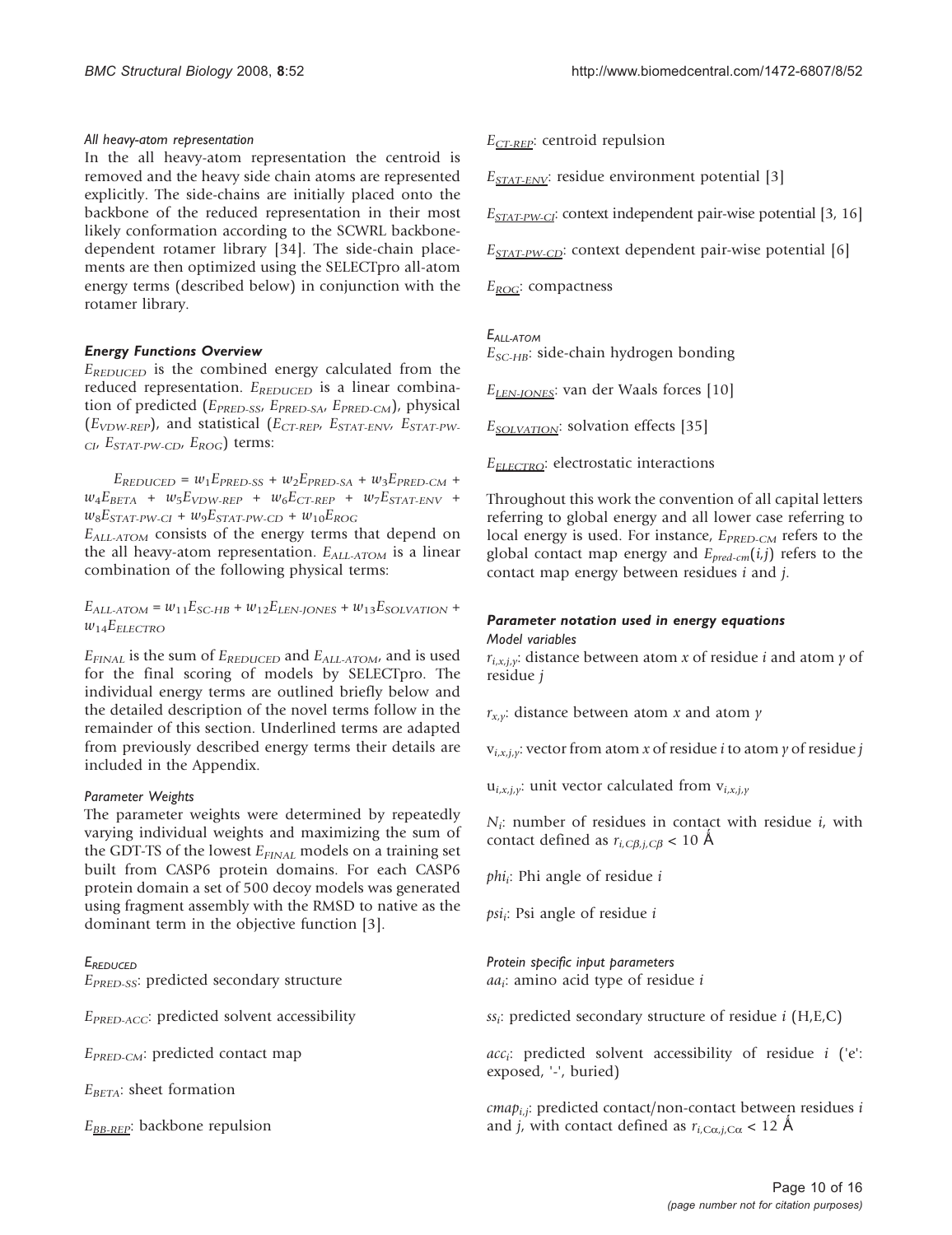Protein independent parameters  $I_{value}$ : ideal parameter value for a given calculation

 $\sigma_{value}$ : standard deviation value for a given calculation

 $vdw_x$ : van der Waals radius of atom x

 $vdw_{x+y}: vdw_x + vdw_y$ 

 $\Omega_{stat-env}$ : pre-calculated statistics for use in  $E_{STAT-ENV}$ 

 $\Omega_{stat-pw-oi}$ : pre-calculated statistics for use in  $E_{STAT-PW-CI}$ 

 $\Omega_{stat-pw-od}$ : pre-calculated statistics for use in  $E_{STAT-PW-CD}$ 

 $D_{min,ow-od}$ : minimum interaction distance for centroid pairs used in  $E_{STAT-PW-CD}$ 

 $D_{max,pw-od}$ : maximum interaction distance for centroid pairs used in  $E_{STAT-PW-CD}$ 

 $D_{min-CT}$ : minimum distances between centroids of amino acid pairs observed in pdb\_select25 [[36\]](#page-15-0).

#### Reduced Representation Energy Term Details

The details of how the novel reduced representation energy terms are calculated are presented in this section. The predicted structural terms E<sub>PRED-SS</sub>, E<sub>PRED-ACC</sub>, and  $E_{PRED-CM}$  and the  $\beta$ -strand pairing term,  $E_{BETA}$ , are novel and unique to SELECTpro. Additional reduced representation terms are adapted from previously published work and their details are included in the Appendix.

#### Predicted structural features overview

The predicted structural feature predictions used in EPRED-SS, EPRED-ACC, and EPRED-CM come from the SCRATCH suite of predictors [[25](#page-15-0)]. Each predictor is trained in a supervised fashion using curated nonredundant datasets extracted from the PDB [[37\]](#page-15-0). The secondary structure (SSpro [[38\]](#page-15-0)) and solvent accessibility (ACCpro [[39\]](#page-15-0)) predictors use ensembles of 1D-RNN (one dimensional-recursive neural network) architectures [\[40](#page-15-0)]. The contact map predictor (CMAPpro [[41\]](#page-15-0)) uses ensembles of 2D-RNN architectures [[40\]](#page-15-0).

#### $E_{PRED-SS}$ : predicted secondary structure

The predicted secondary structure term  $E_{PRED-SS}$  penalizes deviation of the torsion angles from the torsion angle parameters for helices and strands predicted by SSpro. There is no penalty for predicted coils. The parameter values for helix residues are:  $I_{H\phi}$  = -65.3,  $\sigma_{H\phi}$  = 11.9,  $I_{H\psi}$  = -39.4,  $\sigma_{H\psi}$  = 11.3. The parameter values for strand residues are:  $I_{E\phi}$  = -135.0,  $\sigma_{E\phi}$  = 15.0,  $I_{E\psi}$  = 135.0,  $\sigma_{E_{W}}$  = 15.0. Only torsion angles that are more than two

standard deviations from the ideal are penalized, with the penalty defined as follows:

$$
E_{PRED-SS} = \sum_{ss_i=H} E_{pred-helix}(i) + \sum_{ss_j=E} E_{pred-strand}(j)
$$
  
\n
$$
E_{pred-helix}(i) = \sqrt{\Theta_{H\Phi}(i) (\vert \rho h i_i - I_{H\Phi} \vert - 2\sigma_{H\Phi})^2 + \Theta_{H\Psi}(i) (\vert \rho s i_i - I_{H\Psi} \vert - 2\sigma_{H\Psi})^2}
$$
  
\n
$$
\Theta_{H\Phi}(i) = \begin{cases} 1, & \text{if } \vert \rho h i_i - I_{H\Phi} \vert > 2\sigma_{H\Phi} \\ 0, & \text{otherwise} \end{cases}
$$
  
\n
$$
\Theta_{H\Psi}(i) = \begin{cases} 1, & \text{if } \vert \rho s i_i - I_{H\Psi} \vert > 2\sigma_{H\Psi} \\ 0, & \text{otherwise} \end{cases}
$$

The definition of  $E_{pred-strand}(j)$  is equivalent to  $E_{pred-helix}(i)$ , but with  $I_{E\phi}$ ,  $\sigma_{E\phi}$ ,  $I_{E\psi}$  and  $\sigma_{E\psi}$  in place of the corresponding helical values.

#### E<sub>PRED-ACC</sub>: predicted solvent accessibility

The solvent accessibility predictor ACCpro predicts the percent of solvent accessibility in 5% increments for each residue. Using 25% exposure as a binary threshold the accuracy of the predictor is  $\approx$ 77% [[39](#page-15-0)]. The binary exposure  $('e')$ /burial  $('-)$  prediction is used as the predicted solvent accessibility for  $E_{PRED-ACC}$ . In the reduced representation the solvent accessibility of residue *i* is estimated by its contact number  $(N_i)$ , where  $N_i > 16$  is considered buried [[3](#page-14-0)]. If the predicted status of a residue is not realized in the model, the penalty is calculated as:

$$
E_{PRED-ACC} = \sum_{i} E_{pred-acc}(i)
$$
  
\n
$$
E_{pred-acc}(i) = \begin{cases} (17 - N_i)^2, & \text{if } acc_i = -' \text{ and } N_i \le 16\\ (N_i - 16)^2, & \text{if } acc_i = 'e' \text{ and } N_i > 16\\ 0, & \text{otherwise} \end{cases}
$$

#### E<sub>PRED-CM</sub>: predicted contact map

The contact map predictor CMAPpro predicts the probability of contact or non-contact between  $C_{\alpha}$  atoms, with a contact threshold of 12 Å. The strategy utilized to infer predicted contacts from the probability matrix [[41\]](#page-15-0) results in maps that are sparse when compared to those of real proteins; thus, unrealized contacts are penalized while non-contacts are not. The constant 1.0 is added to the penalty to ensure that all unrealized contacts make a significant contribution to  $E_{PRED-CM}$ .

$$
E_{PRED-CM} = \sum_{j>i} \Theta(i, j) E_{pred-cm}(i, j)
$$
  
\n
$$
\Theta(i, j) = \begin{cases} 1, & \text{if } r_{i, C_{\alpha}, j, C_{\alpha}} > I_{cm-thresh} \\ 0, & \text{otherwise} \end{cases}
$$
  
\n
$$
E_{pred-cm}(i, j) = cmap_{i,j} \left(1.0 + \frac{r_{i, C_{\alpha}, j, C_{\alpha}}}{I_{cm-thresh}^2}\right)
$$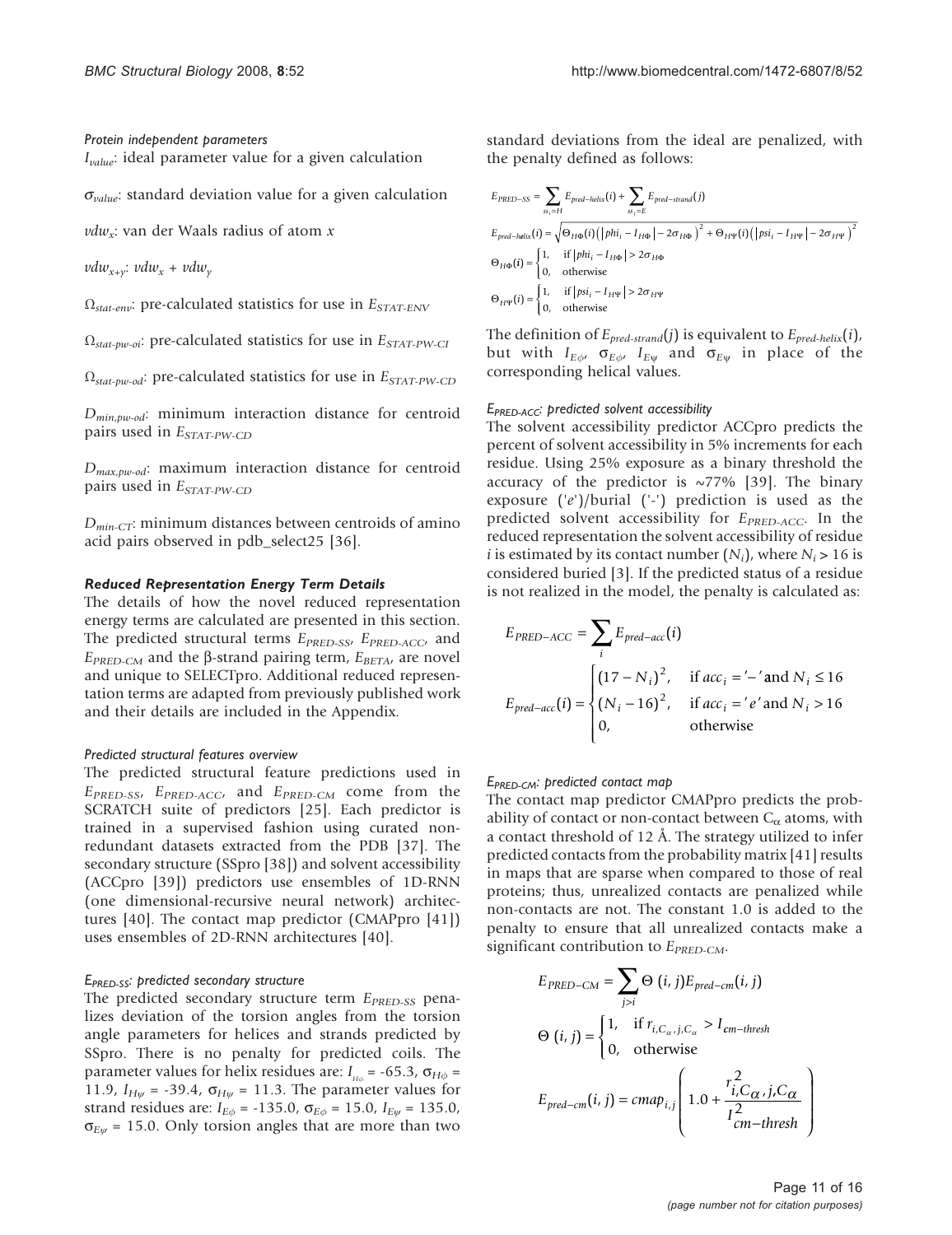

Figure 5

Contact map comparison. True contact map of target T0304 in lower left, predicted contacts upper right. Contact is defined as  $C\alpha$  atoms within 12 Å. For predicted contacts with a sequence separation of at least six, 651 of 915 (71%) are correct.

The predicted contact map can help identify the highest GDT-TS models in the set, even when they are not highly similar to native. A good example of this is CASP7 target T0304 is a 122 residue  $\alpha/\beta$  protein where the highest GDT-TS model in the set is Zhang-Server\_TS1 (GDT-TS = 45.55). Most secondary structure predictors (including SSpro) failed to predict the first two strands making this target especially difficult. No QA method ranked the highest GDT-TS model first; however, SELECTpro ranked it second and the model ranked first by SELECTpro (T0304.Zhang-Server\_TS4) has the second highest GDT-TS. These models have the lowest  $E_{PRED-CM}$  of any models in the set, but the native structure has an even lower  $E_{PRED-CM}$ . Figure 5 compares the native and predicted contact maps for target T0304.

#### $E_{BETA}$ : strand pairing

The formation of hydrogen bonds between the residues of  $\beta$ -strand partners is a major determinant of the tertiary structure of  $\beta$  and  $\alpha/\beta$  proteins. The  $\beta$  hydrogen bonding treatment described here favors realistic strand pairing and sheet formation. The treatment also efficiently accommodates bulges in strands because it does not force the register between two paired strands.  $E_{BETA}$  is the global strand pairing energy that penalizes the hydrogen bonding of  $\beta$  residues between strand pairs.  $E_{beta}$ 

 $\kappa_{\rm sp}(\beta_k\rightarrow\beta_w)$  is the strand pairing energy of strand  $\beta_k$  to strand  $\beta_w$ .  $E_{beta-sp}$  is only commutative if the two strands have the same length.  $E_{beta-hb}(i,j)$  is the hydrogen bonding penalty between residues i and j.

 $E_{beta-sp}$  is calculated for all possible strand pairings, but only the two lowest energies from each strand are used in  $E<sub>BETA</sub>$ . Other strand-strand interactions are ignored. In the equations below S is the set of all strands in the protein,  $\beta_{m1}$  is the strand with the minimum pairing energy from  $\beta_{k}$ , and  $\beta_{m2}$  is the strand with the next lowest pairing energy from  $\beta_k$ . If the strand count is less than six at least two of the strands must be edge strands. This is accounted for by only considering the single best strand partner for two strands.

$$
E_{BETA} = \sum_{\beta_k \in S} E_{beta-sp}(\beta_k \to \beta_{m1}) + E_{beta-sp}(\beta_k \to \beta_{m2})
$$
  

$$
\beta_{m1} = \{\beta_x : \min_{\beta_x \in S/\{\beta_k\}} E_{beta-sp}(\beta_k \to \beta_x)\}
$$
  

$$
\beta_{m2} = \{\beta_y : \min_{\beta_y \in S/\{\beta_k, \beta_{m1}\}} E_{beta-sp}(\beta_k \to \beta_y)\}
$$

In the equations for  $E_{beta-sp}$  below,  $S_k$  is the set of all residues in strand  $\beta_k$ . Each time  $E_{beta-hb}$  is calculated the pair  $(i,j)$  is chosen with *i* from  $S_k$  and *j* from  $S_{uv}$  such that  $E_{beta-hb}$  is minimized. Then residue *i* is removed from  $S_{k}$ , and residue *j* is removed from  $S_w$ .  $E_{beta-hb}$  is calculated once for each residue in  $S_k$ . If  $S_k$  has more residues than  $S_w$  each unpaired residue is given maximum penalty of  $E_{beta-hb}$ .

$$
E_{beta-sp}(\beta_k \to \beta_w) = \sum_{x \in S_k, y \in S_w}^{S_k \neq \emptyset} E_{beta-hb}(i, j)
$$
  
(*i*, *j*) = {(*x*, *y*) : 
$$
\min_{x \in S_k, y \in S_w} E_{beta-hb}(x, y)
$$
}  

$$
S_k = S_k / \{i\}, S_w = S_w / \{j\}
$$

Between two anti-parallel strand partners, only every other pair of residues is hydrogen bonded. For the pairs that are not hydrogen bonded, a pseudo-bonding calculation is used. The hydrogen bonding energy and pseudo-bonding energy are both calculated and the minimum of the two is used in  $E_{beta-hb}(i,j)$ .

If residues  $i$  and  $j$  are paired in parallel strands, either  $i$  forms hydrogen bonds with  $j-1$  and  $j+1$ , or  $j$  forms hydrogen bonds with  $i-1$  and  $i+1$ . No hydrogen bonds are formed between the atoms of residues i and j. The hydrogen bonding energy is calculated for both possible conformations and only the minimum of the two is used in  $E_{beta-hb}(i,j)$ .

$$
E_{beta-hb}(i,j) = \begin{cases} \min\{\Phi(i \rightarrow j) + \Phi(j \rightarrow i), \Phi_{ps}(i \rightarrow j) + \Phi_{ps}(j \rightarrow i)\}, & \text{if strands are anti-parallel} \\ \min\{\Phi(i \rightarrow j + 1) + \Phi(j - 1 \rightarrow i), \Phi(i - 1 \rightarrow j) + \Phi(j \rightarrow i + 1)\}, & \text{if strands are parallel} \end{cases}
$$

 $\Phi(a\rightarrow d)$  is the directional energy calculation for a single hydrogen bond where a is the index of the acceptor residue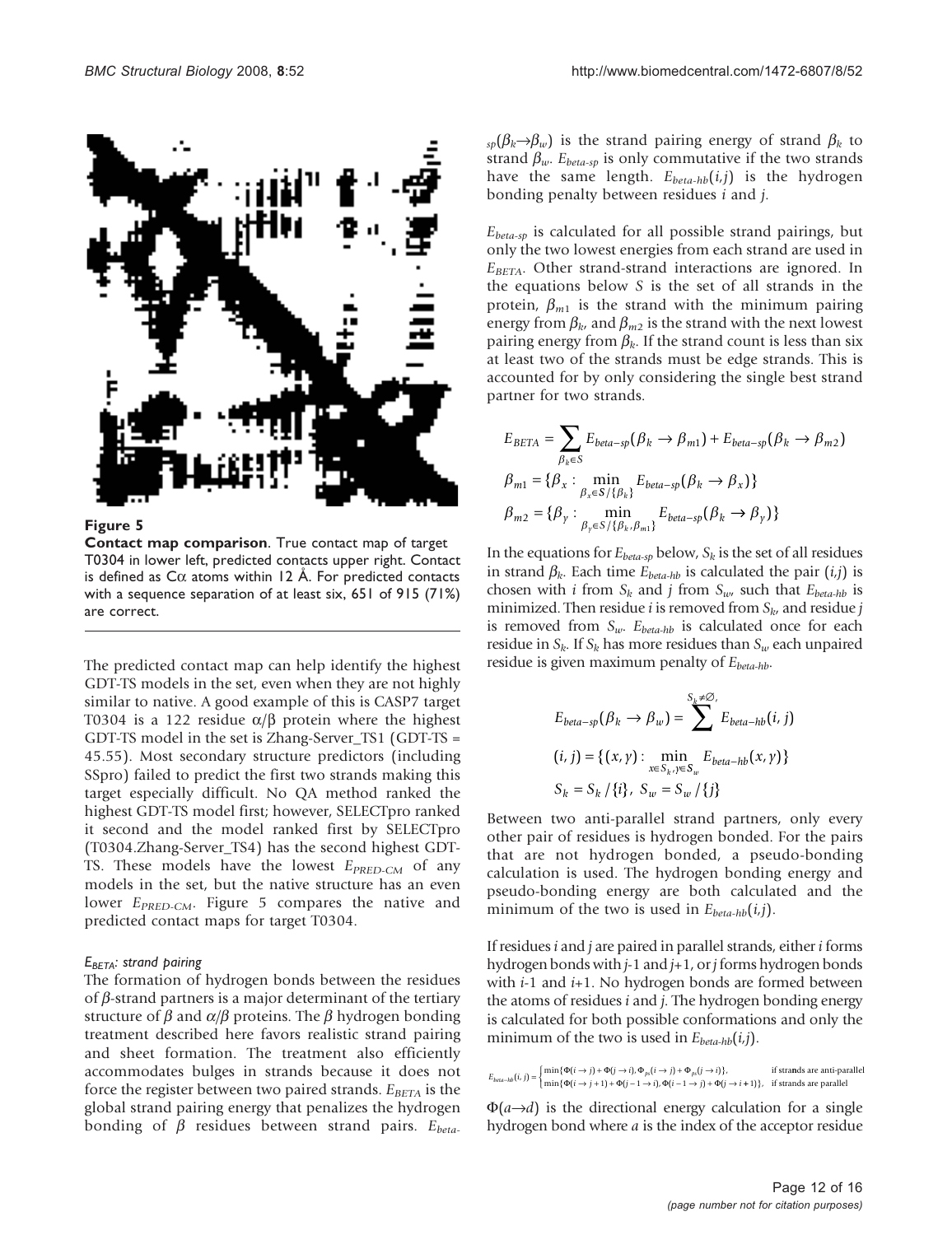and d is the index of the donor residue. Three geometrical measures are used to estimate the strength of hydrogen bonds: the distance between the acceptor and the hydrogen atoms  $(r_{a,O,d,H})$ , the angle at the acceptor atom  $(u_{a,C,a,O} \cdot u_{a,B})$  $_{O,d,H}$ ), and the angle between the acceptor and donor atom vectors  $(u_{a,C,a,O} \cdot u_{d,N,d,H})$ . The distance and acceptor atom angle parameters are motivated by the orientation-dependent hydrogen bonding potential described in [[42](#page-15-0)]. The following parameters were set based on idealized hydrogen bonding between  $\beta$  residues, with standard deviation values set such that two standard deviations approximate the cutoff in true hydrogen bonds. The ideal distance from hydrogen atom to accepting oxygen is  $I_{hb\text{-}dist} = 1.9$  Å, with standard deviation  $\sigma_{hb\text{-}dist} = 0.5$  Å. The ideal angle at the acceptor atom is 0°, so the ideal ( $u_{a,C,a,O} \cdot u_{a,O,d,H}$ ) is  $I_{acc-dp}$  = 1.0, with standard deviation  $\sigma_{acc-dp} = 0.11$ . The ideal angle between the acceptor and donor atom vectors is 180°, so the ideal  $(u_{a,C,a,O} \cdot u_{d,N,d,H})$  is  $I_{acc-don-dp} = -1.0$ , with standard deviation  $\sigma_{acc-dp}$  = 0.15. The parameters for pseudo-bonded residues are as follows: the ideal distance for  $r_{a,O,d,H}$  is  $I_{ps-hb}$ .  $_{dist}$  = 7.9 Å,  $I_{ps-acc-dp}$  = -1.0, and  $I_{ps-acc-don-dp}$  = -1.0. The standard deviations from the corresponding hydrogen bonding parameters above are used in  $\Phi_{\text{ps}}(a \rightarrow d)$ .

$$
\Phi(a \to d) = \begin{cases}\n54.0, & \text{if } r_{a,O,d,H} > 7.0 \\
\Psi(r_{a,O,d,H}, I_{hb-dist}, \sigma_{hb-dist}) \\
+ \Psi(\mathbf{u}_{a,C,a,O} \bullet \mathbf{u}_{d,N,d,H}, I_{acc-don-dp}, \sigma_{acc-don-dp}) \\
+ \Psi(\mathbf{u}_{a,C,a,O} \bullet \mathbf{u}_{a,O,d,H}, I_{acc-dp}, \sigma_{acc-dp}), \quad \text{otherwise} \\
+ \Psi(\mathbf{u}_{a,C,a,O} \bullet \mathbf{u}_{a,O,d,H} > 10.0 \\
\Phi_{ps}(a \to d) = \begin{cases}\n54.0, & \text{if } r_{a,O,d,H} > 10.0 \\
\Psi(r_{a,O,d,H}, I_{ps-hb-dist}, \sigma_{ps-hb-dist}) \\
+ \Psi(\mathbf{u}_{a,C,a,O} \bullet \mathbf{u}_{d,N,d,H}, I_{acc-don-dp}, \sigma_{acc-don-dp}) \\
+ \Psi(\mathbf{u}_{a,C,a,O} \bullet \mathbf{u}_{a,O,d,H}, I_{ps-acc-dp}, \sigma_{acc-dp}), \quad \text{otherwise}\n\end{cases}
$$

The penalty for the observed value  $(x)$  increases up to 6 standard deviations from the ideal value  $(\mu)$ .

$$
\Psi(x, \mu, \sigma) = \begin{cases} \frac{(x-\mu)^2}{2\sigma^2}, & \text{if } |x-\mu| < 6\sigma\\ \frac{(6\sigma)^2}{2\sigma^2} = 18.0, & \text{otherwise} \end{cases}
$$

#### All-Atom Energy Term Details

The all-atom energy terms depend on atom-atom interactions when all heavy atoms are included in the model. In the all-atoms energy equations  $x$  and  $y$  refer to atoms in the model and the residue positions are not referenced. The van der Waals radii and well-depths ( $\varepsilon_{x}$ , used in  $E_{LEN-JONES}$ ) come from the CHARMM19 parameter set [\[43](#page-15-0)]. The side-chain hydrogen bonding term,  $E_{SC-HB}$ , is described in detail here because it is unique to SELECTpro. The details of ELEN-JONES, ESOLVATION, and  $E_{ELECTRO}$  are provided in the Appendix.

#### $E_{SC-HB}$ : side-chain hydrogen bonding

 $E_{SC-HB}$  penalizes unsatisfied hydrogen bond donor and acceptor atoms that are at least partially buried. There is no penalty for fully exposed donor or acceptor atoms. Exposure percent  $(\Delta G_x^{slv} \, \% )$  is calculated as  $\Delta G_x^{slv} / \Delta G_x^{ref}$ . The definitions of  $\Delta G_x^{slv}$  and  $\Delta G_x^{ref}$  are provided in the description of  $E_{SOLVATION}$  in the Appendix. Atoms at least 75% exposed are considered fully exposed and atoms less than 25% exposed are considered fully buried. For 25%  $< \Delta G_x^{slv}$ % < 75% the penalty weight is reduced linearly from 1.0 at 25% to 0 at 75%. The ideal distance from the acceptor atom to donor atom is  $I_{hb\text{-}da\text{-}dist} = 2.9$  Å. In the equations below donors is the set of all side-chain hydrogen donor atoms and acceptors is the set of all side-chain hydrogen acceptor atoms.

$$
E_{SC-HB} = \sum_{x \in acceptors} E_{hb-acc}(x) + \sum_{x \in donors} E_{hb-don}(x)
$$
  
\n
$$
E_{hb-acc}(x) = \lambda(x) \min_{y \in donors} |r_{x,y} - I_{hb-da-dist}|^2
$$
  
\n
$$
E_{hb-don}(x) = \lambda(x) \min_{y \in acceptors} |r_{x,y} - I_{hb-da-dist}|^2
$$
  
\n
$$
\lambda(x) = \begin{cases} 1 & \text{if } \Delta G_x^{slv} \% < .25 \\ 0 & \text{if } \Delta G_x^{slv} \% > .75 \\ 2(.75 - \Delta G_x^{slv} \%) & \text{otherwise} \end{cases}
$$

#### Appendix

In the interest of completeness and reproducibility we include the details of the energy terms that are adapted from previous work.

### Reduced Representation Energy Term Details

#### E<sub>BB-REP</sub>: backbone repulsion

This term penalizes steric clashes between non-bonded atoms explicitly represented in the reduced representation. The penalty for overlapping atoms is the overlap distance squared as defined here:

$$
E_{BB-REP} = \sum_{j>i} E_{bb-rep}(i, j)
$$
  
\n
$$
E_{bb-rep}(i, j) = \sum_{x} \sum_{y} \Theta(i, x, j, y) (vdw_{x+y} - r_{i,x,j,y})^2
$$
  
\n
$$
\Theta(i, x, j, y) = \begin{cases} 1, & \text{if } r_{i,x,j,y} < vdu_{x+y} \\ 0, & \text{otherwise} \end{cases}
$$

#### E<sub>CT-REP</sub>: centroid repulsion

A centroid-centroid repulsive term is used to reduce the overcrowding of side-chains in the reduced representation. The minimum distance between two centroids in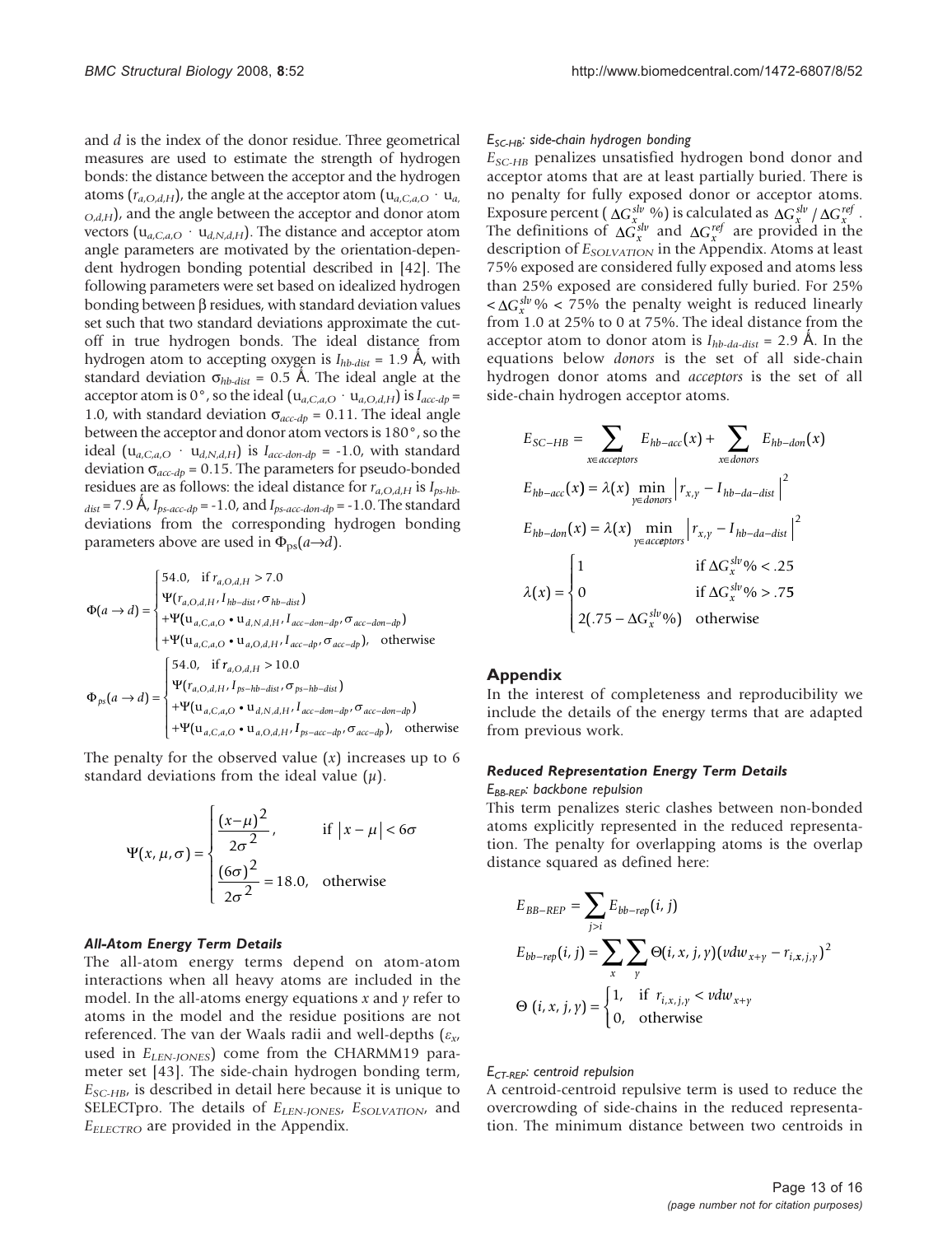the calculation is the minimum observed for each pair of residue types –  $D_{CT-min}(aa_i,aa_i)$  – in pdb\_select25. The penalty for centroid-centroid overlaps is defined as the overlap distance squared:

$$
E_{CT-REP} = \sum_{j>i} \Theta(i, j) \Big[ D_{CT-min}(aa_i, aa_j) - r_{i,CT,j,CT} \Big]^2
$$
  

$$
\Theta(i, j) = \begin{cases} 1, & \text{if } r_{i,CT,j,CT} < D_{CT-min}(aa_i, aa_j) \\ 0, & \text{otherwise} \end{cases}
$$

#### ESTAT-ENV: residue environment potential

The motivation for this term is to model the hydrophobic effect. The level of burial for each residue in the model is estimated by the number of other  $C_\beta$  atoms within 10 Å (the contact number  $N_i$ ) [\[3\]](#page-14-0). The values in the table  $\Omega_{\text{stat}}$ .  $_{env}$  reflect the likelihood of observing a particular  $N_i$  for each residue type. For model residues near both termini the contact number is artificially increased to account for the missing neighbors along the chain.

$$
E_{STAT-ENV} = \sum_{i} \Omega_{stat-env}(aa_i, N_i^*)
$$
  

$$
N_i^* = \begin{cases} N_i + 4 - i, & \text{if } i < 4\\ N_i + 4 - |i - N|, & \text{if } |i - N| < 4\\ N_i, & \text{otherwise} \end{cases}
$$

#### $E_{STAT-PW-Cl}$ : context independent pair-wise interactions

This context independent pair-wise potential comes from Equation 6 of [\[3](#page-14-0)]. The potential considers the likelihood of observing the pair of centroids in a given distance bin relative to the background, with distance bins of < 5, 5–7, 7–10, 10– 12, and > 12 Å. The advantage of a context independent pairwise potential is that it is less vulnerable to over-fitting by a conformational search because of its generality.

$$
E_{STAT-PW-CI} = \sum_{j>i} E_{stat-pw-ci}(i, j)
$$
  
\n
$$
E_{stat-pw-ci}(i, j) = \Omega_{stat-pw-ci}[aa_i, aa_j, r_{bin}(i, j)]
$$
  
\n
$$
F_{sim}(i, j) = \begin{cases} 0 - 5 & \text{if } r_{i,CT,j,CT} \le 5.0 \\ 5 - 7 & \text{if } 5.0 < r_{i,CT,j,CT} \le 7.0 \\ 7 - 10 & \text{if } 7.0 < r_{i,CT,j,CT} \le 10.0 \\ 10 - 12 & \text{if } 10.0 < r_{i,CT,j,CT} \le 12.0 \\ 12 + & \text{if } r_{i,CT,jCT} > 12.0 \end{cases}
$$

#### ESTAT-PW-CD: context dependent pair-wise potential

This context specific pair-wise potential is from [\[6\]](#page-14-0). This pair-wise potential depends on the local structure and relative orientation of both amino acids in the interaction. The statistics are calculated independently for each combination of local structures and relative orientations. At each position the local structure is considered either compact or open and the relative orientation is determined by the dot product of the  $C_{\alpha}$  to  $C_\beta$  unit vectors of each residue and divided into three classes: parallel, anti-parallel, and intermediate.

$$
E_{STAT-PW-CD} = \sum_{j>i} E_{stat-pw-cd}(i, j)
$$
  
\n
$$
E_{stat-pw-od}(i, j) = \Theta(i, j)\Omega_{stat-pw-od}[aa_i, aa_j, \lambda(i), \lambda(j), \Phi(i, j)]
$$
  
\n
$$
\Theta(i, j) = \begin{cases} 1, & \text{if } r_{i,CT, j,CT} > D_{\min, pw-od}[aa_i, aa_j, \lambda(i), \lambda(j), \Phi(i, j)] \\ 0, & \text{otherwise} \end{cases}
$$
  
\n
$$
\lambda(i) = \begin{cases} \text{compact}, & \text{if } r_{i-1,C_{\alpha}, i+1,C_{\alpha}} < 6.0 \\ \text{open}, & \text{otherwise} \end{cases}
$$
  
\n
$$
\lambda(i) = \begin{cases} \text{compat}, & \text{if } r_{i-1,C_{\alpha}, i+1,C_{\alpha}} < 6.0 \\ \text{open}, & \text{otherwise} \end{cases}
$$
  
\n
$$
\Phi(i, j) = \begin{cases} \text{parallel}, & \text{if } u_{i,C_{\alpha}, i,C_{\beta}} \cdot u_{j,C_{\alpha}, j,C_{\beta}} > .5 \\ \text{antiparallel}, & \text{if } u_{i,C_{\alpha}, i,C_{\beta}} \cdot u_{j,C_{\alpha}, j,C_{\beta}} < -.5 \\ \text{intermediate}, & \text{otherwise} \end{cases}
$$

#### $E_{ROG}$ : compactness

The radius of gyration is a simple measure of the global compactness of a domain.  $E_{ROC}$  penalizes models that are less compact than expected according to [[44\]](#page-15-0). If the radius of gyration of the model  $(\lambda)$  is less than the expected value  $(2.2N^{38})$ , there is no penalty. If it is greater, then the penalty is the squared difference between observed and expected. In the equation below  $r_{i,mean}$  is the distance between the  $C_{\alpha}$  of residue *i* and the mean of all  $C_{\alpha}$ s in the model.

$$
E_{ROG} = \Theta(\lambda - 2.2N^{.38})^2
$$

$$
\lambda = \sqrt{\frac{\sum r_{i,mean}^2}{N}}
$$

$$
\Theta = \begin{cases} 1, & \text{if } \lambda > 2.2N^{.38} \\ 0, & \text{otherwise} \end{cases}
$$

#### All-Atom Energy Term Details

ELEN-JONES: van der Waals forces

A fundamental characteristic of native globular protein structures is their efficient steric packing of atoms in the protein core. A Lennard-Jones 12-6 potential with damped repulsion  $(E_{LEN\text{-}IONES})$  is used to measure the quality of steric packing.  $E_{LEN-JONES}$  is the sum of local energy calculations  $E_{len-jones}(x, y)$  performed on all pairs of non-bonded atoms. Since the repulsive portion of the standard Lennard-Jones 12-6 potential will overwhelm the entire energy function with a single significant atomatom clash – repulsion is handled by a linear ramp from 0 to 10 as shown in the equation below [[10\]](#page-15-0). Since  $E_{len\-jones}$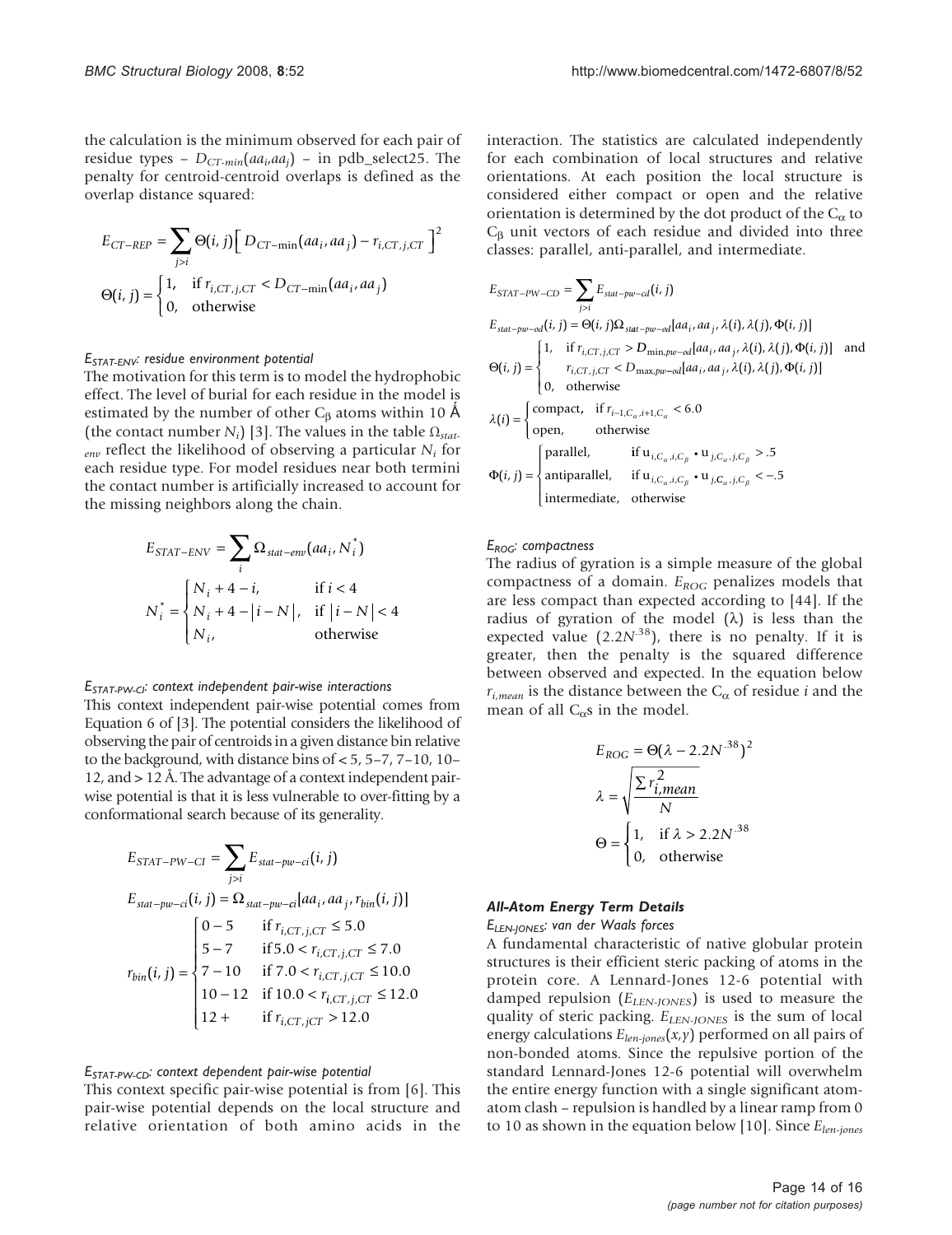<span id="page-14-0"></span>= 0 when  $(vdw_{x,y}/r_{x,y}) = \sqrt[6]{2}$  independent of atom types, the switch to a linear ramp occurs when  $(vdw_{x,y}/r_{x,y}) > \sqrt[6]{2}$ .

$$
E_{LEN-JONES} = \sum_{\gamma \succ x} E_{len-jones}(x, \gamma)
$$
  
\n
$$
E_{len-jones}(x, \gamma) = \begin{cases} 10.0 \left(1 - \frac{\sqrt[6]{2}}{vdw_{x,\gamma}}\right), & \text{if } \left(vdw_{x,\gamma}/r_{x,\gamma}\right) > \sqrt[6]{2} \\ \sqrt{\varepsilon_x \varepsilon_y} \left[\left(\frac{vdw_{x,\gamma}}{r_{x,\gamma}}\right)^{12} - 2\left(\frac{vdw_{x,\gamma}}{r_{x,\gamma}}\right)^6\right], & \text{otherwise} \end{cases}
$$

#### E<sub>SOLVATION</sub>: solvation effects

Solvation energy is calculated using the implicit solvation model described in [[35\]](#page-15-0) with the following adjustment: for overlapping atoms, the sum of their van der Waals radii is used in the calculation in place of the observed atom-atom distance in the model. This restricts the amount a single atom can contribute to the burial of another atom. Without this adjustment overlapping atoms will bias the calculation to indicate an atom is more buried than it would be otherwise. In the solvation model  $\Delta G_x^{slv}$  is the observed solvation free energy of atom  $x$  in the model, calculated as the free energy of the fully exposed atom  $(\Delta G_x^{ref})$  minus the reduction in solvation caused by the surrounding atoms. Δ*Gx free* was determined empirically by setting it equal to  $\Delta G_x^{ref}$  and increasing its magnitude until  $\Delta G_x^{slv}$  of deeply buried atoms became zero.  $\lambda_x$  is the correlation length of atom x.  $V_y$  is the volume neighboring atom  $y$ . The values of these parameters come from [3535], with the exception of  $\Delta G_x^{ref}$  [\[45](#page-15-0)]. The equation for  $\Delta G_x^{sh}$ below is the combination of Equations 5,6, and 7 of [[35\]](#page-15-0), with the atom overlap adjustment.

$$
E_{SOLVATION} = \sum_{x} \Delta G_x^{slv}
$$
  

$$
\Delta G_x^{slv} = \Delta G_x^{ref} - \frac{\Delta G_x^{free}}{2\lambda_x \pi \sqrt{\pi}} \sum_{x \neq y} \frac{e^{-x} \left[ \left( \frac{r_{x,y}^* - v dw_x}{\lambda_x} \right)^2 \right] \sqrt{V_y}}{r_{x,y}^{*2}}
$$
  

$$
r_{x,y}^{*} = \begin{cases} v dw_{x+y}, & \text{if } r_{x,y} < v dw_{x+y} \\ r_{x,y}, & \text{otherwise} \end{cases}
$$

### E<sub>ELECTRO</sub>: electrostatics

Electrostatic interactions between charged atoms are treated by simple repulsion and attraction according to inverse distance squared. The use of distance squared rather than linear distance encourages the formation of salt bridges in the models. There is a correction for atomatom distance below the minimum realistic value. The

ideal distance between oppositely charged atoms is  $I_{hb\text{-}da\text{-}}$  $_{dist}$  = 2.75 Å. In the equations below pos is the set of all positively charged atoms and neg is the set of all negatively charged atoms.

$$
E_{ELECTRO} = \sum_{\gamma > x \in pos\cup neg} \Theta(x)\Theta(\gamma)/r_{x,\gamma}^{*2}
$$

$$
\Theta(x) = \begin{cases} 1, & \text{if } x \in pos \\ -.1 & \text{if } x \in neg \end{cases}
$$

$$
r_{x,\gamma}^{*} = \begin{cases} I_{e\_dist}, & \text{if } r_{x,\gamma} < I_{e\_dist} \\ r_{x,\gamma}, & \text{otherwise} \end{cases}
$$

#### Availability and requirements

• Project home page: [http://www.igb.uci.edu/~baldig/](http://www.igb.uci.edu/~baldig/selectpro.html) [selectpro.html](http://www.igb.uci.edu/~baldig/selectpro.html)

• Operating system: linux for stand alone version, server is platform independent

- Programming language: C++ and Perl
- Software requirements: Perl

• Disk space requirements: 1.6 Gb for full version, 13 Mb without feature predictors

#### Authors' contributions

AR and PB designed the novel energy terms. AR implemented the methods and carried out the experiments. AR and PB authored the manuscript. Both authors approved the manuscript.

#### Acknowledgements

Work supported by NIH grant LM-07443-01, NSF grants EIA-0321390 and IIS-0513376, and a Microsoft Faculty Research Award to PFB.

# **References**<br>L. Wallner B a

- 1. Wallner B and Elofsson A: [Prediction of global and local model](http://www.ncbi.nlm.nih.gov/pubmed/17894353?dopt=Abstract) [quality in CASP7 using Pcons and ProQ.](http://www.ncbi.nlm.nih.gov/pubmed/17894353?dopt=Abstract) Proteins 2007, 69 (Suppl 8):184–193.
- 2. Cozzetto D and Tramontano A: [Relationship between multiple](http://www.ncbi.nlm.nih.gov/pubmed/15495137?dopt=Abstract) [sequence alignments and quality of protein comparative](http://www.ncbi.nlm.nih.gov/pubmed/15495137?dopt=Abstract) [models.](http://www.ncbi.nlm.nih.gov/pubmed/15495137?dopt=Abstract) Proteins 2005, 58:151–157.
- 3. Simons KT, Kooperberg C, Huang E and Baker D: [Assembly of](http://www.ncbi.nlm.nih.gov/pubmed/9149153?dopt=Abstract) [protein tertiary structures from fragments with similar](http://www.ncbi.nlm.nih.gov/pubmed/9149153?dopt=Abstract) [local sequences using simulated annealing and Bayesian](http://www.ncbi.nlm.nih.gov/pubmed/9149153?dopt=Abstract) [scoring functions.](http://www.ncbi.nlm.nih.gov/pubmed/9149153?dopt=Abstract) J Mol Biol 1997, 268:209–225.
- 4. Kihara D, Lu H, Kolinski A and Skolnick J: [TOUCHSTONE: An ab](http://www.ncbi.nlm.nih.gov/pubmed/11504922?dopt=Abstract) [initio protein structure prediction method that uses](http://www.ncbi.nlm.nih.gov/pubmed/11504922?dopt=Abstract) [threading-based tertiary restraints.](http://www.ncbi.nlm.nih.gov/pubmed/11504922?dopt=Abstract) Proc Natl Acad Sci USA 2001, 98:10125–10130.
- 5. Boniecki M, Rotkiewicz P, Skolnick J and Kolinski A: [Protein](http://www.ncbi.nlm.nih.gov/pubmed/15072433?dopt=Abstract) [fragment reconstruction using various modeling techniques.](http://www.ncbi.nlm.nih.gov/pubmed/15072433?dopt=Abstract) J Comput Aided Mol Des 2003, 17:725–738.
- 6. Kolinski A: [Protein modeling and structure prediction with a](http://www.ncbi.nlm.nih.gov/pubmed/15218533?dopt=Abstract) [reduced representation.](http://www.ncbi.nlm.nih.gov/pubmed/15218533?dopt=Abstract) Acta Biochim Pol 2004, 51:349–371.
- 7. Sanchez R and Sali A: [Comparative protein structure model](http://www.ncbi.nlm.nih.gov/pubmed/11084904?dopt=Abstract)[ing. Introduction and practical examples with modeller.](http://www.ncbi.nlm.nih.gov/pubmed/11084904?dopt=Abstract) Methods Mol Biol 2000, 143:97–129.